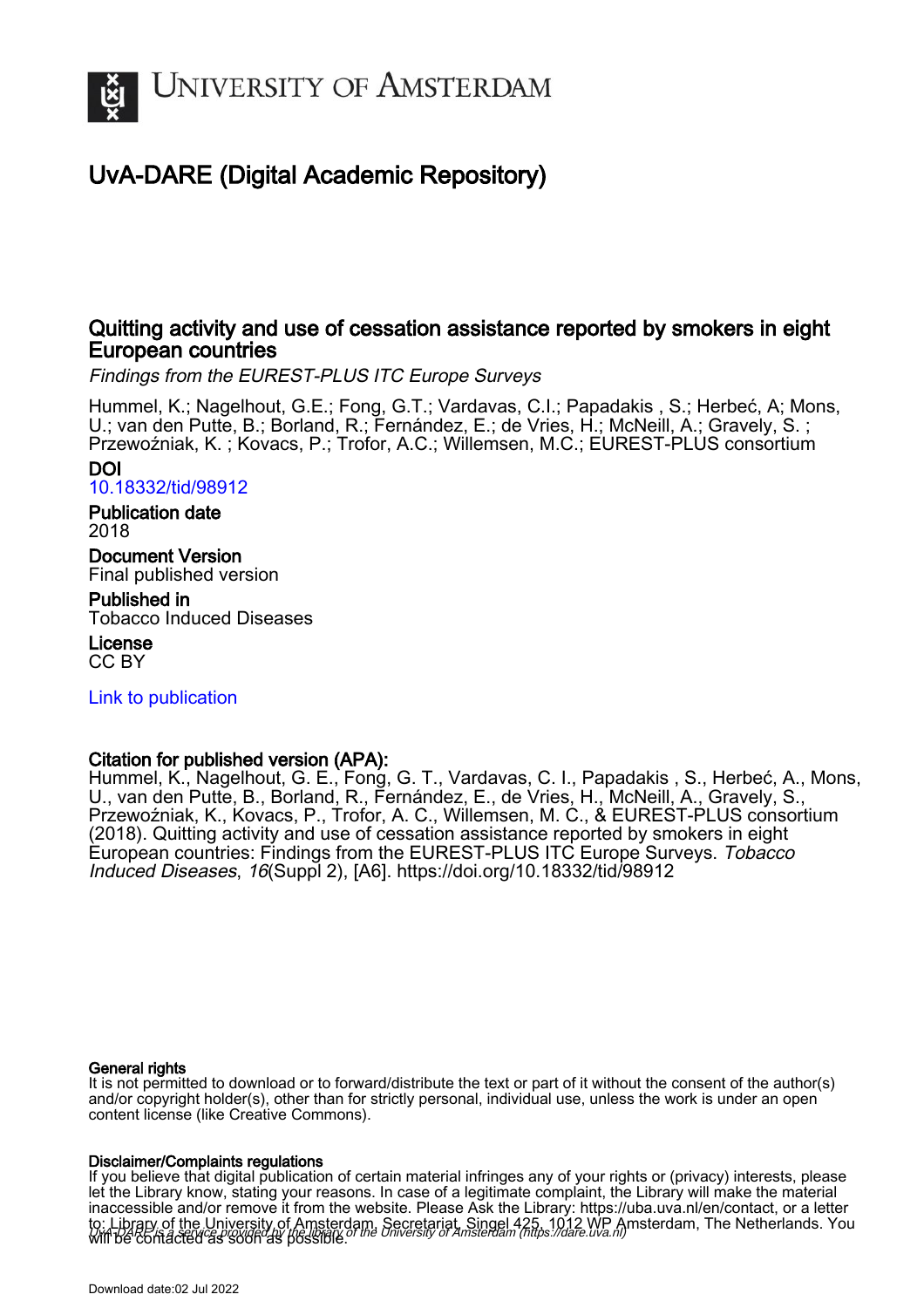# Quitting activity and use of cessation assistance reported by smokers in eight European countries: Findings from the EUREST-PLUS ITC Europe Surveys

Karin Hummel', Gera E. Nagelhout<sup>1,2,3</sup>, Geoffrey T. Fong<sup>4,5</sup>, Constantine I. Vardavas<sup>6,7</sup>, Sophia Papadakis<sup>6,8</sup>, Aleksandra Herbeć<sup>9,10,11</sup>, Ute Mons<sup>12</sup>, Bas van den Putte<sup>13,14</sup>, Ron Borland<sup>15</sup>, Esteve Fernández<sup>16,17</sup>, Hein de Vries<sup>1</sup>, Ann McNeill<sup>18,10</sup>, *Shannon Gravely4 , Krzysztof Przewo*ź*niak9,19, Piroska Kovacs20, Antigona C. Trofor21,22, Marc C. Willemsen1,14, on behalf of the EUREST-PLUS consortium\** 

# **ABSTRACT**

**INTRODUCTION** There is clear evidence that the use of cessation aids significantly increases the likelihood of successful smoking cessation. The aim of this study was to examine quitting activity and use of cessation aids among smokers from various European countries. Subgroup differences were also examined for sex, income, education, and age in each country.

**METHODS** Cross-sectional data were collected in 2016 from 10683 smokers in eight European countries participating in the ITC Project: England (n=3536), Germany (n=1003), Greece (n=1000), Hungary (n=1000), the Netherlands (n=1136), Poland (n=1006), Romania (n=1001), and Spain (n=1001). We measured quitting activity, including quit attempts in the previous 12 months and intention to quit, use of cessation aids (i.e. medication, quitlines, internet, local services, e-cigarettes), and whether respondents had received advice from health professionals about quitting and e-cigarettes.

**RESULTS** Quit attempts were most common in England (46.3%) and least common in Hungary (10.4%). Quit intention was highest in England and lowest in Greece. Use of e-cigarettes to quit was highest in England (51.6%) and lowest in Spain (5.0%). Use of cessation aids was generally low across all countries; in particular this was true for quitlines, internetbased support, and local services. Receiving health professional advice to quit was highest in Romania (56.5%), and lowest in Poland (20.8%); few smokers received advice about e-cigarettes from health professionals. No clear differences were found for sex and income groups. Across countries, smokers with lower education reported less quitting activity.

### **AFFILIATION**

1 Department of Health Promotion, Maastricht University, Maastricht, the Netherlands

- 2 Department of Family Medicine, Maastricht University, Maastricht, the Netherlands
- 3 IVO Research Institute, The Hague, the Netherlands

4 Department of Psychology & School of Public Health and Health

Systems, University of Waterloo, Waterloo, Canada

5 Ontario Institute for Cancer Research, Toronto, Canada

6 University of Crete (UoC), Heraklion, Greece

7 European Network on Smoking and Tobacco Prevention (ENSP), Brussels, Belgium

8 Division of Prevention and Rehabilitation, University of Ottawa Heart Institute, Ottawa, Canada

9 Health Promotion Foundation, Warsaw, Poland

10 UK Centre for Tobacco and Alcohol Studies, London, United Kingdom 11 Department of Behavioural Science and Health, University College London, London, United Kingdom

12 Cancer Prevention Unit & WHO Collaborating Centre for Tobacco Control, German Cancer Research Center (DKFZ), Heidelberg, Germany 13 Department of Communication, University of Amsterdam (ASCoR), Amsterdam, the Netherlands

14 Netherlands Expertise Center for Tobacco Control, Trimbos Institute, Utrecht, the Netherlands

15 Cancer Council Victoria, Melbourne, Australia

16 Tobacco Control Unit, Catalan Institute of Oncology (ICO), and Cancer Control and Prevention Group, Bellvitge Biomedical Research Institute (IDIBELL), L'Hospitalet, Catalonia, Spain

17 School of Medicine and Health Sciences, University of Barcelona, Catalonia, Spain

18 Addictions Department, Institute of Psychiatry, Psychology &

Neuroscience, King's College London, London, United Kingdom 19 Maria Sklodowska-Curie Institute - Oncology Center, Warsaw, Poland

20 Smoking or Health Hungarian Foundation (SHHF), Budapest, Hungary

21 University of Medicine and Pharmacy 'Grigore T. Popa' Iasi, Iasi, Romania

22 Aer Pur Romania, Bucharest, Romania

### **CORRESPONDENCE TO**

Karin Hummel. Department of Health Promotion, Maastricht University, P. Debyeplein 1, 6229 HA Maastricht, the Netherlands. E-mail: Karin.Hummel@maastrichtuniversity.nl

#### **KEYWORDS**

survey, smoking cessation, socioeconomic differences

Received: 11 May 2018 Revised: 3 October 2018 Accepted: 10 October 2018

Published by EUEP European Publishing on behalf of the International Society for the Prevention of Tobacco Induced Diseases (ISPTID). © 2018 Hummel K. This is an Open Access article distributed under the terms of the Creative Commons Attribution 4.0 International License. (https://creativecommons.org/licenses/by/4.0/)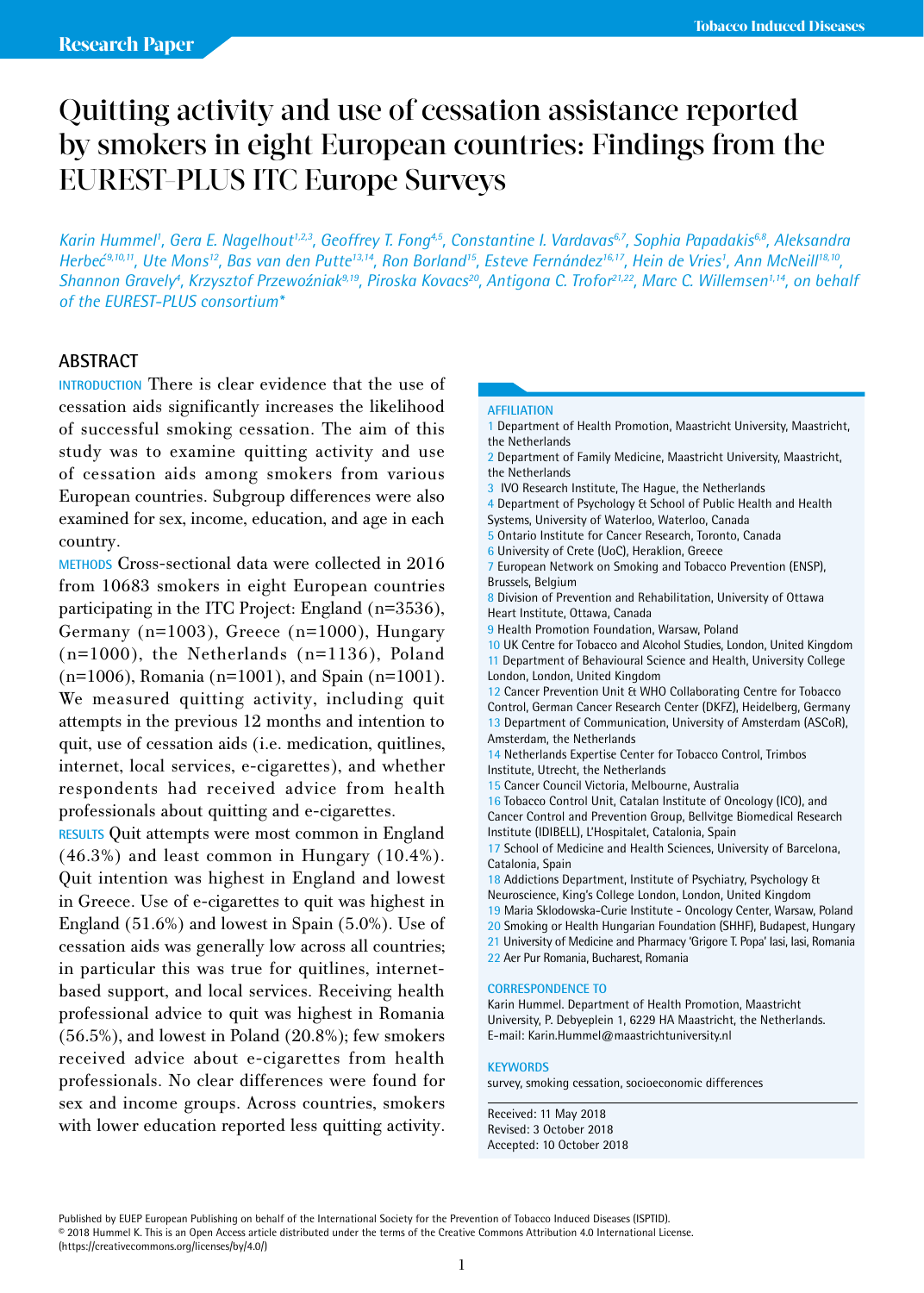**CONCLUSIONS** Quitting activity and use of cessation methods were low in most countries. Greater quit attempts and use of cessation aids were found in England, where large investments in tobacco control and smoking cessation have been made. Health professionals are important for motivating smokers to quit and promoting the effectiveness of various methods, but overall, few smokers get advice to quit.

### **INTRODUCTION**

A total of 180 countries comprising 90% of the world's population have united under their ratification of the WHO Framework Convention on Tobacco Control (FCTC) to implement strong evidence-based measures to reduce the harms of tobacco use and of secondhand smoke. As measures to significantly reduce demand for tobacco products are implemented, strategies to assist smokers in quitting are gaining greater importance. FCTC Article 14 calls upon Parties to implement effective measures to promote adequate treatment for tobacco dependence<sup>1</sup>. To date, however, compared to other Articles from the FCTC, implementation of Article 14 has progressed slowly; indeed, Article 14 has been referred to as the 'neglected Article'2-5. Previous research has suggested that concerns about high costs for cessation treatment could be an important factor for the low implementation rate in several countries, particularly low-income countries<sup>3,6</sup>. However, a review has shown that there are several low-cost forms of treatment that can quickly be implemented<sup>7</sup>. One important first step to addressing the lack of progress on advancing support for cessation, as called for by Article 14, is to assess the use of smoking cessation assistance across countries and jurisdictions. This would enable an assessment of whether accessibility affects use of treatments and whether use can be enhanced.

The most effective method to stop smoking is a combination of cessation pharmacotherapy (such as varenicline, cytisine, nicotine replacement therapy or bupropion) and behavioral support delivered face-to-face<sup>7-10</sup>. A variety of other approaches to smoking cessation are available with modest evidence for effectiveness, such as electronic cigarettes

(e-cigarettes), behavioral support provided remotely, (e.g. over the internet), and a range of other selfhelp interventions, such as books, leaflets or digital aids (e.g. SMS texting or smartphone-based interventions)<sup>11-15</sup>. In accordance with Article 14, evidence-based strategies for increasing quitting include the involvement of health care professionals in encouraging and assisting smokers in quitting, increasing availability and accessibility of cessation services, and integrating cessation services and cessation advice into existing health systems $^{16,17}$ . However, implementation of these measures varies significantly across countries<sup>3</sup>.

There are very few cross-country studies on the use of cessation aids. A study conducted by Borland et al.<sup>18</sup> among smokers from 15 countries participating in the International Tobacco Control (ITC) Project showed that use of cessation support by smokers was generally quite low. However, this study used data collected from 2006–2009, and included only five European countries (UK, Ireland, Netherlands, Germany, France). More recent research using the Eurobarometer has noted that only slightly more than one in four smokers in Europe in 2017 had used any form of smoking cessation assistance<sup>19</sup>. The study by Borland et al.<sup>18</sup> also demonstrates high variability in the use of cessation methods across countries, including European countries. For example, use of smoking cessation medication was reported by nearly 50% of smokers from the UK, but by less than 10% of smokers from Germany. This is likely as England fully reimburses the costs of cessation medication for some smokers whereas Germany does not provide reimbursement.

This article reports recent data on quitting activity, including quit attempts and intention to quit, and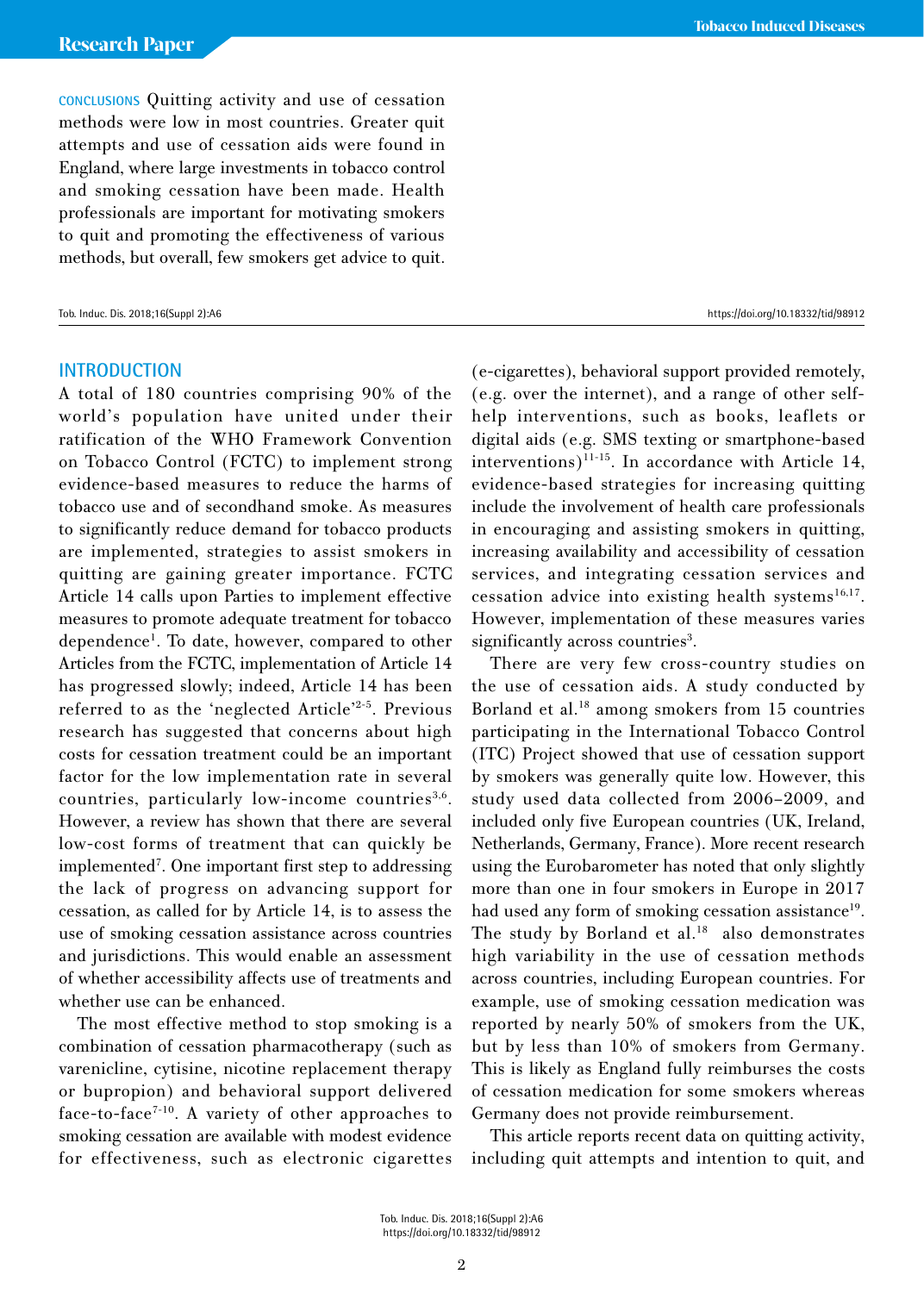use of cessation assistance among smokers from eight European countries participating in the ITC Project: England, Germany, Greece, Hungary, the Netherlands, Poland, Romania, and Spain. In addition, we investigate whether there were differences in quitting activity and use of cessation aids between different sociodemographic groups (sex, income, education, age groups) in each country, as previous research has shown that smoking and cessation behaviors differ between these subgroups<sup>20-23</sup>.

Box 1 provides an overview of the different smoking cessation systems in 2016 in the European countries included in this study that are relevant for the current study. All countries had national guidelines for the treatment of tobacco dependence, and these guidelines were also widely used and disseminated, although dissemination was limited in Poland. Only England and the Netherlands had national mass media campaigns about smoking cessation implemented in 2016. Quitlines were available in all countries, except

in Greece and only in a few regions in Spain. Cessation medication was reimbursed in the Netherlands, Romania, for some smokers in England, and in a few regions of Spain. All countries except Greece and Spain promoted cessation assistance, for example, by information that was printed on cigarette packs.

### **METHODS**

### **Design and sample**

We used data collected in 2016 from eight European countries participating in the ITC Project<sup>24-26</sup>: England, Germany, Greece, Hungary, the Netherlands, Poland, Romania, and Spain. The data from six countries – Germany, Greece, Hungary, Poland, Romania, Spain – were collected in the ITC 6 European Country (6E) Survey as part of the EUREST-PLUS Project, funded by Horizon 2020, which aims to evaluate the impact of the European Tobacco Products Directive and WHO FCTC implementation in the  $EU^{27}$ . The data from England

Box 1. Overview of the cessation support systems in the eight European countries in 2016

|                   |                                           |                                                                                                                                  |                                                                                                                                                         |                                                                                                                       | <b>Use and</b>                                                                                                                                                                                                                                    |
|-------------------|-------------------------------------------|----------------------------------------------------------------------------------------------------------------------------------|---------------------------------------------------------------------------------------------------------------------------------------------------------|-----------------------------------------------------------------------------------------------------------------------|---------------------------------------------------------------------------------------------------------------------------------------------------------------------------------------------------------------------------------------------------|
|                   |                                           |                                                                                                                                  |                                                                                                                                                         |                                                                                                                       | dissemination<br>of national                                                                                                                                                                                                                      |
|                   |                                           |                                                                                                                                  |                                                                                                                                                         |                                                                                                                       | guidelines, for                                                                                                                                                                                                                                   |
|                   |                                           |                                                                                                                                  |                                                                                                                                                         |                                                                                                                       | example endorsed                                                                                                                                                                                                                                  |
| about how to quit | quitline(s)                               |                                                                                                                                  |                                                                                                                                                         | dependence                                                                                                            | by key bodies                                                                                                                                                                                                                                     |
| Yes               | Yes                                       |                                                                                                                                  |                                                                                                                                                         | Yes                                                                                                                   | Yes                                                                                                                                                                                                                                               |
| <b>No</b>         | Yes                                       | <b>No</b>                                                                                                                        |                                                                                                                                                         | Yes                                                                                                                   | Yes                                                                                                                                                                                                                                               |
| N <sub>0</sub>    | <b>No</b>                                 | <b>No</b>                                                                                                                        |                                                                                                                                                         | Yes                                                                                                                   | Yes                                                                                                                                                                                                                                               |
| No                | Yes                                       | <b>No</b>                                                                                                                        |                                                                                                                                                         | Yes                                                                                                                   | Yes                                                                                                                                                                                                                                               |
| Yes               | Yes                                       |                                                                                                                                  |                                                                                                                                                         | Yes                                                                                                                   | Yes                                                                                                                                                                                                                                               |
| <b>No</b>         | Yes                                       | <b>No</b>                                                                                                                        |                                                                                                                                                         | Yes***                                                                                                                | Yes***                                                                                                                                                                                                                                            |
| <b>No</b>         | Yes                                       |                                                                                                                                  |                                                                                                                                                         | Yes                                                                                                                   | Yes                                                                                                                                                                                                                                               |
| N <sub>o</sub>    | Yes <sup>+</sup>                          |                                                                                                                                  |                                                                                                                                                         | Yes                                                                                                                   | Yes                                                                                                                                                                                                                                               |
|                   |                                           |                                                                                                                                  |                                                                                                                                                         |                                                                                                                       | <b>Rank Tobacco Control</b><br><b>Scale**</b> (Range: 1-35,<br>higher score = lower<br>level of implementation                                                                                                                                    |
|                   |                                           |                                                                                                                                  |                                                                                                                                                         |                                                                                                                       | of tobacco control                                                                                                                                                                                                                                |
| cigarette packs   |                                           |                                                                                                                                  |                                                                                                                                                         |                                                                                                                       | <i>policies)</i>                                                                                                                                                                                                                                  |
| Yes               |                                           |                                                                                                                                  |                                                                                                                                                         |                                                                                                                       | 1                                                                                                                                                                                                                                                 |
| Yes               |                                           |                                                                                                                                  |                                                                                                                                                         |                                                                                                                       | 33                                                                                                                                                                                                                                                |
| N <sub>0</sub>    |                                           |                                                                                                                                  |                                                                                                                                                         |                                                                                                                       | 31                                                                                                                                                                                                                                                |
| Yes               |                                           |                                                                                                                                  |                                                                                                                                                         |                                                                                                                       | 9                                                                                                                                                                                                                                                 |
| Yes               |                                           |                                                                                                                                  |                                                                                                                                                         |                                                                                                                       | 9                                                                                                                                                                                                                                                 |
| Yes               |                                           |                                                                                                                                  |                                                                                                                                                         |                                                                                                                       | 15                                                                                                                                                                                                                                                |
| Yes               |                                           |                                                                                                                                  |                                                                                                                                                         |                                                                                                                       | $\overline{7}$                                                                                                                                                                                                                                    |
| <b>No</b>         |                                           |                                                                                                                                  |                                                                                                                                                         |                                                                                                                       | 8                                                                                                                                                                                                                                                 |
|                   | <b>National mass</b><br>media campaign(s) | <b>Availability of</b><br><b>Promotion of cessation</b><br>assistance, for example<br>telephone number of<br>quitline printed on | <b>Prevalence of current</b><br>former smokers*<br>17% / 18%<br>25% / 18%<br>37% / 17%<br>27% / 13%<br>19% / 25%<br>30% / 16%<br>28% / 12%<br>28% / 21% | <b>Reimbursement</b><br>and subsidies of<br>smoking cessation<br>medications<br>Yes<br>Yes<br>Yes<br>Yes <sup>+</sup> | Availability of<br>national guidelines<br>for the treatment<br>of tobacco<br><b>Prevalence of current</b><br>former e-cigarette<br><b>users</b><br>5% / 13%<br>2% / 10%<br>3% / 12%<br>$1\% / 8\%$<br>2% / 13%<br>1% / 12%<br>0% / 9%<br>1% / 11% |

\*Source: Eurobarometer28 March 2017. \*\*Source: Tobacco Control Scale29 2016. \*\*\*Limited/not updated. †In a few regions.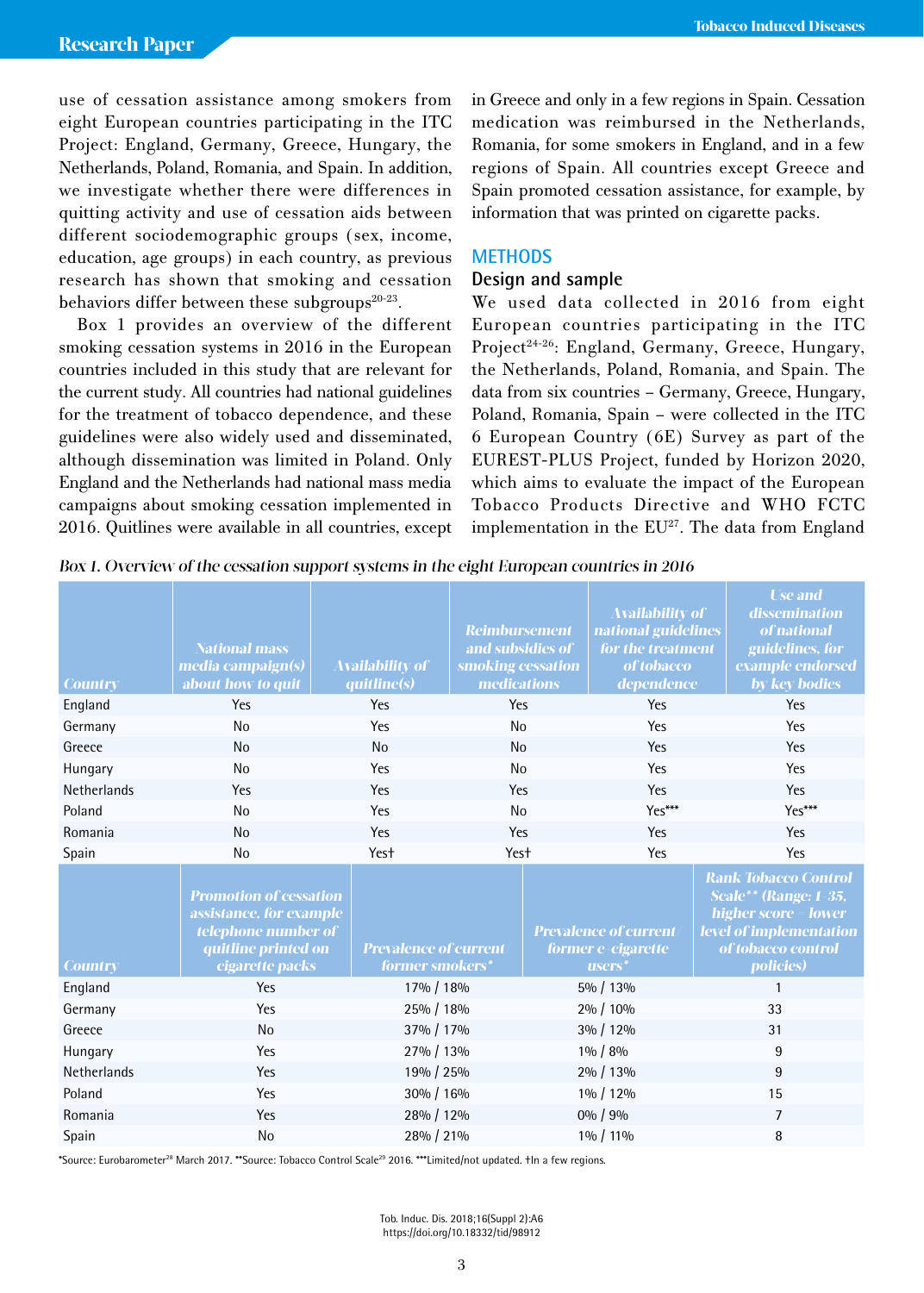and the Netherlands were collected as part of other ITC survey projects in Europe. Although the selection criteria, cohort design, and the survey questionnaire (described below) were all very closely linked across the eight countries, the sample composition and survey modality varied. As such, the ITC 6E Survey + ITC surveys in England and the Netherlands are collectively referred to in this paper as the 'EUREST-PLUS ITC Europe Surveys'.

The 6E Survey was conducted between 18 June and 12 September 2016 with interviews of 6011 adult cigarette smokers age 18 years or older selected from a sampling design conceptualized to create nationally representative cohorts in each of the six countries. The geographic strata were NUTS regions crossed with degree of urbanization (urban, intermediate, rural). Approximately 100 area clusters were sampled in each country, with the aim of obtaining 10 adult smokers per cluster. Clusters were allocated to strata proportionally to a population size with age 18 years and older. Within each cluster, household addresses were sampled using a random walk design. One randomly selected male smoker and one randomly selected female smoker were chosen for interview from a sampled household, where possible. Screening of households continued until the required number of smokers from the cluster had been interviewed. All interviews were conducted face-to-face by interviewers using tablets (CAPI), after written informed consent was obtained<sup>30</sup>. Individual response rates ranged from 70% in Germany to 93% in Hungary<sup>30</sup>. Ethics approval for data collection was provided for each national cohort by the corresponding local ethics committees.

Data from England were collected by the 2016 ITC Four-Country Smoking and Vaping Wave 1 (4CV1) Survey. This project is an expansion of the 2002– 2015 ITC Four-Country (ITC 4C) Project<sup>31</sup>. The 4CV1 sample was designed to be as representative as possible of smokers (e.g. age and sex) and consisted of re-contacted respondents from the ITC 4C cohort and new respondents from online commercial panels. The sample comprised the following cohorts: 1) recontact smokers and quitters living in England who participated in earlier waves of the ITC United Kingdom Survey, regardless of e-cigarette use; 2) newly recruited current smokers and recent quitters (quit smoking in the past 24 months), regardless of e-cigarette use; and 3) newly recruited current e-cigarette users (use at least weekly). In sampling, quotas obtained from national survey data for region crossed with male/female were applied<sup>32</sup> to 2) and 3). Respondents were 4374 adults, which included 304 from the previous ITC cohort and 4070 new respondents. The response rate for new recruits was 15.2%. The survey was cleared for ethics by the Research Ethics Boards of the University of Waterloo and King's College London.

Data from the Netherlands were collected as part of Wave 10 of the ITC Netherlands Survey, a cohort web survey that began in 2008. Data for Wave 10 were collected between 15 November and 31 December 2016. Respondents were 1696 adults age 15 years or older recruited as cigarette smokers, who were part of a probability-based web database<sup>33</sup>. The nationally representative sample included 1318 who had also responded in Wave 9 and 378 new respondents recruited to replenish dropouts<sup>34,35</sup>. The response rate was 67%. The survey was cleared for ethics by the Research Ethics Board of the University of Waterloo.

For the current study, we selected tobacco cigarette smokers age 18 years and older. Respondents were classified as smokers if they had smoked at least 100 cigarettes in their lifetime and were currently smoking cigarettes at least monthly. This resulted in the following sample sizes: n=3536 in England, n=1003 in Germany, n=1000 in Greece, n=1000 in Hungary, n=1136 in the Netherlands, n=1006 in Poland, n=1001 in Romania, and n=1001 in Spain.

### **Measurements**

### *Quitting activity*

We asked respondents who had ever made a quit attempt about their quit attempts in the previous 12 months. The Netherlands and 6E Surveys asked: 'Have you made an attempt to quit smoking in the last 12 months?' (yes/no). In England, smokers were asked: 'How many times, if any, have you tried to quit in the past 12 months?'; with response options: no attempt, one attempt, two attempts, three attempts or more. This was dichotomized into no attempt versus any attempt.

To measure intention to quit, we asked: 'Are you planning to quit smoking…'; with the following response options: 1) within the next month, 2) within the next 6 months, 3) sometime in the future, beyond 6 months, and 4) or are you not planning to quit?<sup>36</sup>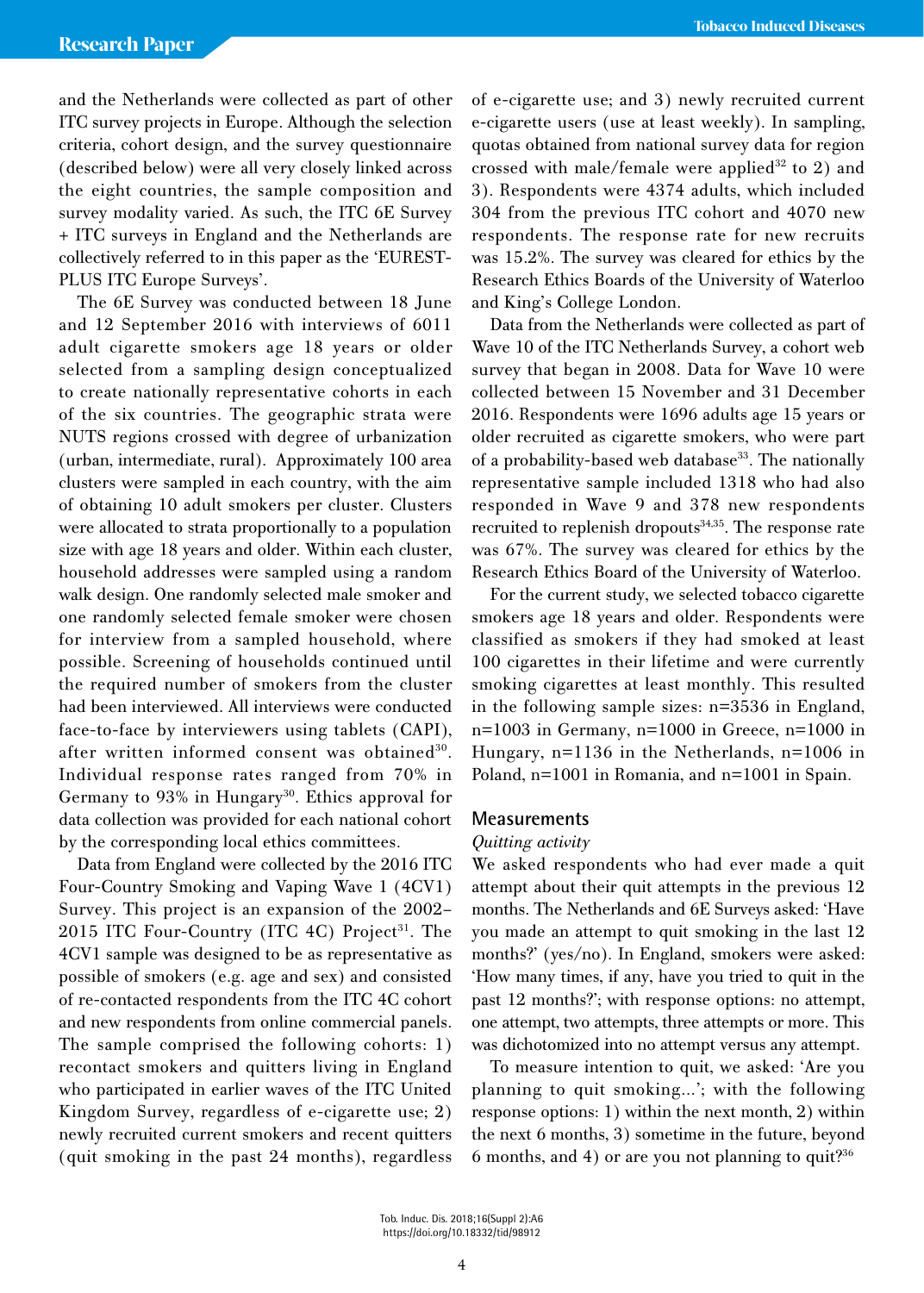### *Use of cessation assistance*

Use of all cessation methods described below was only asked to smokers who had made a quit attempt in the previous 12 months.

First, we asked whether smokers had used any cessation pharmacotherapy during their previous quit attempt. The 6E Survey asked: 'Which of the following products and services did you use as part of your last quit attempt? 1) Any type of nicotine replacement product, such as patches, gum, mouth spray etc., 2) varenicline or Chantix™ or Champix, 3) bupropion or Zyban or Wellbutrin, 4) Cytisine, Desmoxan, or Tabex'. This was dichotomized into use of any versus none of the products. In England, we asked: 'Which of the following forms of help did you receive or use as part of your last quit attempt? 1) Any type of nicotine replacement product, such as patches, gum, mouth spray etc., 2) varenicline or Chantix or Champix, 3) bupropion or Zyban or Wellbutrin'. This was again recoded to indicate whether respondents had used any of the products versus none. In the Netherlands, we asked: 'Have you used any stop-smoking medications, such as nicotine replacement therapies like nicotine gum or the patch, or other medications that require a prescription, such as Zyban in the last 12 months?' (yes/no).

Second, we asked whether smokers had used a quitline. In the Netherlands, respondents were asked about the use of a telephone or quitline service in the previous 6 months, while smokers from the other countries were asked about the use of a telephone or quitline service as part of their previous quit attempt.

Third, we asked whether smokers had used the internet in the context of quitting, i.e. a website about quitting smoking. Smokers from the Netherlands were asked about use in the previous 6 months, while smokers from the other countries were asked about use of the internet as part of their previous quit attempt.

Fourth, we asked whether smokers had used local stop-smoking services such as clinics or specialists. Smokers from the Netherlands were asked about use in the previous 6 months, while smokers from the other countries were asked about use of the internet as part of their previous quit attempt.

Finally, we asked whether respondents had used an e-cigarette as part of their previous quit attempt.

### *Advice from health professionals*

We asked respondents whether they had visited

a doctor or health professional in the previous 6 months in the Netherlands, and the previous 12 months in the other countries. Respondents who answered 'yes' to this question were asked two follow-up questions.

We asked whether respondents received advice about quitting. In the Netherlands, this question was: 'During any visit to the doctor or other health professional in the last 6 months, did you receive advice concerning possible ways to stop smoking?'. In the remaining countries, this question was: 'During any visit with a doctor or health professional in the last 12 months, did you receive advice to quit smoking?'. Furthermore, we asked whether respondents had spoken about e-cigarettes with health professionals: 'On any visit to the doctor or health professional in the last 12 months, did the doctor or health professional talk to you about e-cigarettes?'.

### **Statistical analyses**

Data were analyzed with SPSS 23.0. We analyzed data for each country separately and calculated percentages with 95% confidence intervals for proportions. We performed subgroup analyses according to sex, income, education, and age, by calculating percentages with 95% confidence intervals. All statistical estimates presented were weighted for sex and age to make the data more representative for the population of smokers in each country. More information about the methods, such as sampling design and weight constructions, can be found elsewhere<sup>27,30,32,35</sup>. The 6E data were analyzed using the Complex Samples package to take the complex sampling design into account. Missing data were excluded on a case-by-case basis.

### **RESULTS**

# **Quitting behavior, use of cessation assistance and advice from health professional**

Table 1 shows the percentages of smokers in each of the eight countries who reported their intention to quit, having made a quit attempt in the past 12 months and if so, whether they had used specific cessation methods (pharmacotherapy, quitlines, internet, smoking cessation services, e-cigarettes), and whether they had received advice about quitting from and talked about e-cigarettes with health professionals.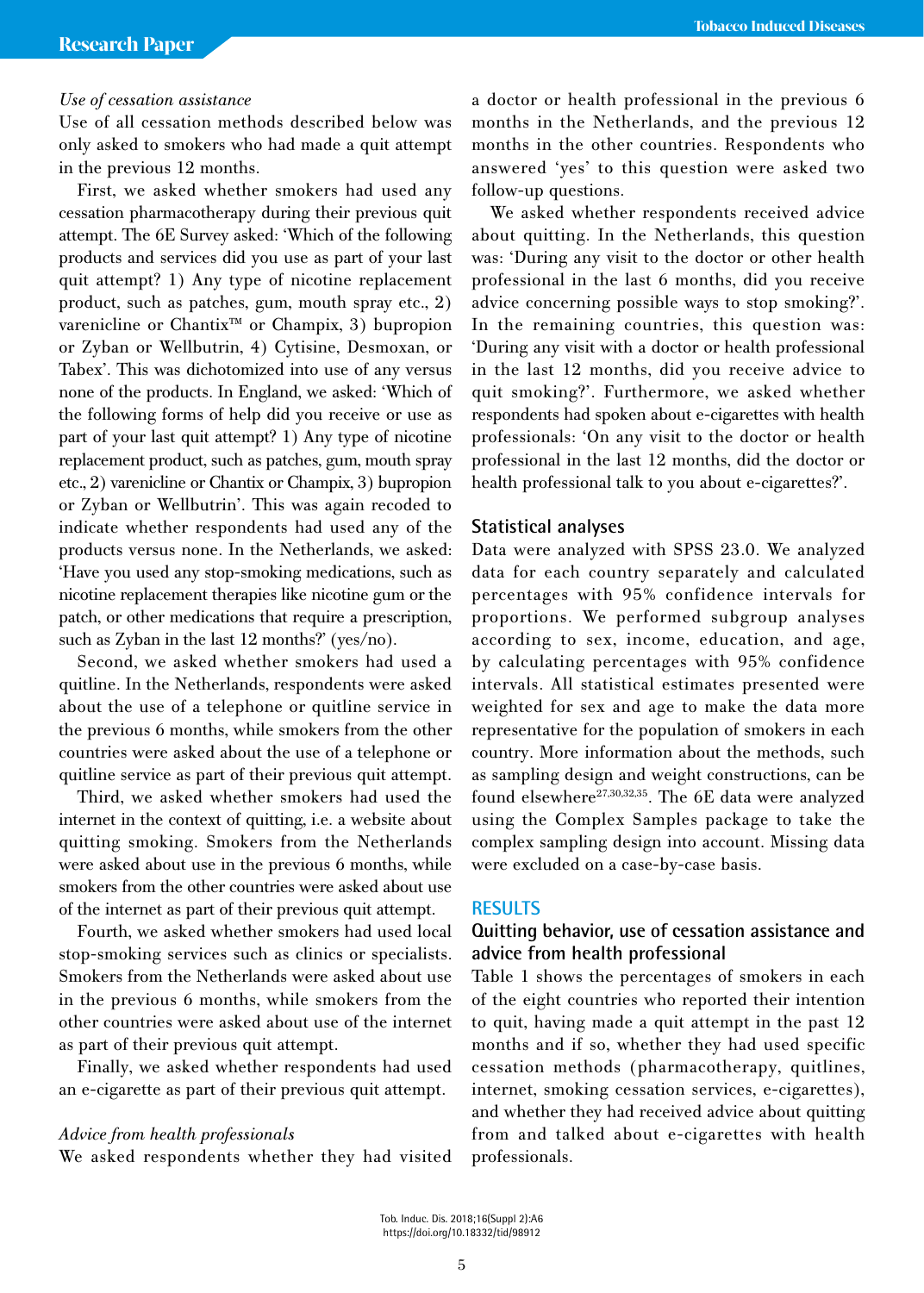|                                                                               | <b>England</b><br>$(n=3536)$<br>% $(95\%CI)$ | <b>Germany</b><br>$(n=1003)$<br>% (95%CI) | <b>Greece</b><br>(n=1000)<br>% $(95\%CI)$ | <b>Hungary</b><br>$(n=1000)$<br>% (95%CI) | <b>Netherlands</b><br>$(n=1136)$<br>% $(95\%$ CI) | <b>Poland</b><br>$(n=1006)$<br>$\%$ (95%CI) | <b>Romania</b><br>(n=1001)<br>% $(95\%CI)$ | <b>Spain</b><br>(n=1001)<br>% (95%CI) |
|-------------------------------------------------------------------------------|----------------------------------------------|-------------------------------------------|-------------------------------------------|-------------------------------------------|---------------------------------------------------|---------------------------------------------|--------------------------------------------|---------------------------------------|
| Made quit attempt in past<br>12 months                                        | $46.3$ (45.3-47.3)                           | $17.1(14.1 - 20.5)$                       | 15.1 (12.2-18.4)                          | $10.4$ $(8.3 - 13.0)$                     | $31.5(28.3 - 35.0)$                               | $16.2$ (13.0-20.1)                          | $27.1$ (23.6-30.8)                         | $17.7(14.2 - 21.7)$                   |
| Intends to quit                                                               |                                              |                                           |                                           |                                           |                                                   |                                             |                                            |                                       |
| Within 1 month                                                                | $14.3$ $(12.7 - 16.0)$                       | $3.9(2.7-5.8)$                            | $2.0(1.2-3.2)$                            | $2.2$ (1.3-3.6)                           | $7.5(5.5-10.0)$                                   | $4.3(2.7-6.6)$                              | $6.9(5.2-9.1)$                             | $4.8$ (3.2-7.2)                       |
| Within 6 months                                                               | 25.9 (24.0-28.0)                             | $7.5$ (5.5-10.1)                          | $6.2$ (4.7-8.2)                           | $8.2$ (6.3-10.7)                          | $22.7(19.5-26.2)$                                 | $9.7(7.2 - 12.9)$                           | $9.3(7.1-12.2)$                            | $8.2$ (6.4-10.4)                      |
| Beyond 6 months                                                               | 34.0 (31.9-36.2)                             | 46.2 (41.5-51.0)                          | 32.3 (28.2-36.6)                          | 21.5 (18.3-25.1)                          | 50.9 (47.0-54.9)                                  | 27.3 (23.5-31.4)                            | 37.4 (32.3-42.7)                           | 23.5 (19.1-28.6)                      |
| Not at all                                                                    | $25.7(23.8-27.7)$                            | 42.4 (36.8-48.1)                          | 59.5 (54.8-64.1)                          | 68.1 (63.7-72.1)                          | 18.9 (16.0-22.3)                                  | 58.7 (53.5-63.7)                            | 46.4 (40.5-52.4)                           | 63.5 (58.3-68.4)                      |
| Used medication*                                                              | $16.1(15.4-16.8)$                            | $1.9(1.2-3.0)$                            | $1.5(0.8-2.7)$                            | $1.7(0.9-3.2)$                            | $7.5(7.0-8.0)$                                    | $4.7(3.3-6.6)$                              | $3.1(1.9-5.0)$                             | $2.3(1.4-3.9)$                        |
| Used quitline**                                                               | $3.0(2.7-3.3)$                               | $1.3(0.3-5.6)$                            | Not applicable                            | $\mathbf{0}$                              | $1.7(1.4-2.0)$                                    | $1.8(0.5-6.2)$                              | $1.1 (0.2 - 7.1)$                          | $\mathbf 0$                           |
| Used internet**                                                               | $10.9$ $(9.0 - 13.1)$                        | $4.8(1.8-12.2)$                           | $0.4(0.1-2.6)$                            | $2.7(0.4-16.9)$                           | $5.7(5.2-6.2)$                                    | $5.7(2.6-12.1)$                             | $3.2(1.0-9.8)$                             | $\pmb{0}$                             |
| Used smoking cessation<br>service**                                           | $8.4(6.8-10.3)$                              | $1.0(0.2-4.0)$                            | $1.2(0.3-4.7)$                            | $0.6(0.1-4.2)$                            | $4.0(3.6-4.4)$                                    | $2.1$ (0.8-5.3)                             | $0.2$ (0.0-1.4)                            | $2.2$ (0.5-8.8)                       |
| Used e-cigarettes to quit                                                     | 51.6 (47.9-55.2)                             | 15.9 (10.7-23.0)                          | 28.7 (20.7-38.3)                          | $16.2$ (9.6-26.1)                         | 43.8 (34.9-53.1)                                  | $13.0$ (7.7-21.1)                           | $11.0$ (6.5-18.2)                          | $5.0$ (2.3-10.5)                      |
| Received advice about<br>quitting from health<br>professional during visit*** | $38.3(35.7-40.9)$                            | $39.3$ (32.8-46.2)                        | $53.0$ (41.9-63.8)                        | $21.7$ (16.2-28.3)                        | 21.8 (21.0-22.6)                                  | $20.8$ (16.8-25.5)                          | $56.5(50.7-62.1)$                          | 45.7 (39.1-52.5)                      |
| Talked about e-cigarettes<br>with health professional                         | $6.7(5.6-7.9)$                               | $0.6(0.2-1.9)$                            | $4.7(2.7-8.1)$                            | $9.8$ (5.2-17.6)                          | $6.3(3.9-9.8)$                                    | $2.7(1.0-7.2)$                              | $8.3$ (5.5-12.2)                           | $2.6(1.3-5.1)$                        |

Table 1. Reported quitting activity and use of cessation assistance in 2016 across eight European countries (weighted results)

\*Netherlands: in the last 12 months. Other countries: as part of your last quit attempt. \*\*Netherlands: in the last 6 months. Other countries: as part of your last quit attempt. \*\*\*Netherlands: in the last 6 months. Other countries: in the last 12 months.

There was substantial variation across countries in the percentage of smokers who reported making quit attempts: the highest was in England, where 46.3% of smokers reported making a quit attempt in the past 12 months; the lowest was in Hungary, where 10.4% of smokers reported attempting to quit in the past 12 months. The highest intention to quit within the next month was also found in England with 14.3%, while the lowest intention was reported by smokers from Greece, where 2.0% intended to quit within the next month.

Also, use of smoking cessation medication varied widely across countries. England was the country where smokers were most likely to report using smoking cessation medication as part of their previous quit attempt (16.1% of smokers); Greece was the country where smokers were least likely to report using smoking cessation medication (1.5% of smokers who had attempted to quit). Use of quitlines, the internet and smoking cessation services were in general low across all countries. The highest use of a cessation quitline was found in England (3.0%), while not a single smoker from our samples in Hungary and Spain used a quitline (no quitlines are available in Greece). Use of the internet in the context of quitting was again highest in England (10.9%), while no smokers from our sample in Spain reported using the internet for assistance in quitting. Use of smoking cessation services was also highest in England (8.4%) and lowest in Romania (0.2%). E-cigarettes were the most popular quit smoking aid used across all countries although the prevalence varied substantially across countries: it was highest in England (51.6%) and lowest in Spain (5.0%).

Smokers in Romania were most likely to receive advice from health professionals about quitting during a visit in the previous 12 months (56.5%); smokers in Poland were least likely to receive advice (20.8%). Few smokers reported being spoken to about e-cigarettes by health professionals across countries. This was reported most often by smokers from Hungary (9.8%), and least often by smokers from Germany (0.6%). A country ranking of the examined domains can be found in Supplementary Table S1.

### **Subgroup analyses**

We repeated the analyses by country for subgroups according to sex (Table 2), income (low, moderate,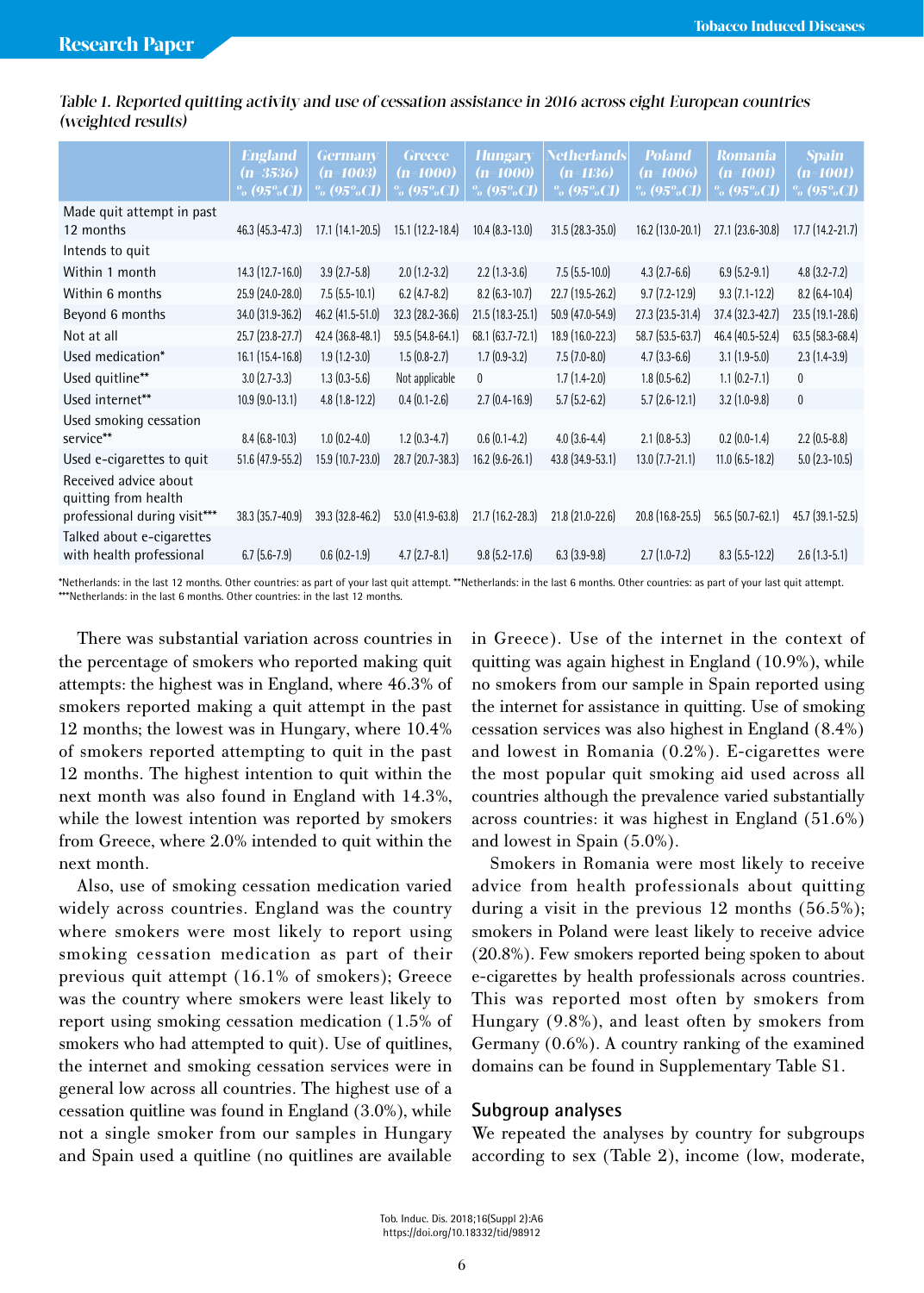high; Table 3), education (low, moderate, high; Table 4) and age (Table 5). There were no consistent patterns when the results for men were compared with the results for women. In England and Germany, more men than women had no intention to quit at all. Furthermore, in England, more women than men used smoking cessation medication. In addition, in the Netherlands, more men than women reported having received advice about quitting from health professionals.

Table 2. Stratified analyses by sex on reported quitting activity and use of cessation assistance in 2016 across eight European countries (weighted results)

|                                                                               | <b>England</b>        | <b>Germany</b>      | <b>Greece</b>       | <b>Hungary</b>        | <b>Netherlands</b>   | <b>Poland</b>         | <b>Romania</b>                 | <b>Spain</b>           |
|-------------------------------------------------------------------------------|-----------------------|---------------------|---------------------|-----------------------|----------------------|-----------------------|--------------------------------|------------------------|
|                                                                               | $(n=3536)$            | $(n=1003)$          | $(n=1000)$          | $(n=1000)$            | $(n=1136)$           | $(n=1006)$            | $(n=1001)$                     | $(n=1001)$             |
|                                                                               | $\frac{9}{6}$ (95%CI) | % $(95\%$ CI)       | % $(95\%$ CI)       | % (95%CI)             | % $(95\%$ CI)        | % $(95\%$ CI)         | $\frac{9}{20}$ (95%C <u>I)</u> | $\frac{9}{2}$ (95%CI)  |
| Made quit attempt in past<br>12 months                                        |                       |                     |                     |                       |                      |                       |                                |                        |
| Male                                                                          | 43.4 (42.4-44.4)      | 14.8 (11.4-19.1)    | 15.1 (11.6-19.4)    | $9.1(6.5-12.6)$       | 32.8 (28.2-37.9)     | 15.9 (12.2-20.6)      | 26.2 (22.1-30.7)               | 18.7 (14.5-23.8)       |
| Female                                                                        | 49.8 (48.8-50.8)      | 20.6 (16.5-25.4)    | 15.0 (11.0-20.2)    | 12.3 (9.2-16.2)       | 29.7 (25.7-34.1)     | 16.6 (12.9-21.2)      | 28.4 (23.5-33.8)               | 16.3 (12.4-21.1)       |
| Intends to quit                                                               |                       |                     |                     |                       |                      |                       |                                |                        |
| Within 1 month                                                                |                       |                     |                     |                       |                      |                       |                                |                        |
| Male                                                                          | 13.6 (11.5-16.0)      | $3.0(1.7-5.3)$      | $2.2$ (1.3-3.8)     | $2.3(1.1-4.6)$        | $7.7$ $(5.0 - 11.7)$ | $4.7(2.6-8.7)$        | $7.5(5.4-10.5)$                | $4.1 (2.6 - 6.4)$      |
| Female                                                                        | 15.1 (12.9-17.7)      | $5.4(3.5-8.2)$      | $1.7(0.8-3.6)$      | $2.0$ (1.1-3.7)       | $7.1 (4.8 - 10.3)$   | $3.7(2.4-5.6)$        | $6.0$ (3.9-9.3)                | $5.8(3.4-9.9)$         |
| Within 6 months                                                               |                       |                     |                     |                       |                      |                       |                                |                        |
| Male                                                                          | 26.2 (23.4-29.1)      | $6.9$ (4.7-10.1)    | $6.3(4.4 - 8.8)$    | $7.3$ $(5.1 - 10.3)$  | 24.0 (19.3-29.3)     | $9.2$ (6.6-12.8)      | $8.0$ (5.6-11.4)               | $8.5(6.1-11.6)$        |
| Female                                                                        | 25.7 (22.9-28.6)      | $8.4(5.9-11.8)$     | $6.2$ (4.1-9.2)     | $9.6$ $(6.7 - 13.6)$  | 20.9 (17.0-25.3)     | $10.3$ $(7.3 - 14.3)$ | $11.2$ (7.5-16.3)              | $7.7(4.8-12.3)$        |
| Beyond 6 months                                                               |                       |                     |                     |                       |                      |                       |                                |                        |
| Male                                                                          | 31.2 (28.4-34.3)      | 42.7 (36.2-49.6)    | 31.2 (26.4-36.5)    | 19.8 (15.5-25.0)      | 48.5 (43.0-54.1)     | 26.5 (21.6-32.0)      | 35.8 (30.1-42.0)               | 22.3 (17.2-28.4)       |
| Female                                                                        | 37.3 (34.2-40.5)      | 51.7 (46.6-56.7)    | 33.5 (28.2-39.2)    | 24.1 (18.6-30.6)      | 54.4 (49.1-59.5)     | 28.4 (23.4-34.0)      | 39.6 (33.3-46.3)               | 25.1 (20.0-31.0)       |
| Not at all                                                                    |                       |                     |                     |                       |                      |                       |                                |                        |
| Male                                                                          | 29.0 (26.3-31.9)      | 47.4 (40.6-54.2)    | 60.3 (54.5-65.8)    | 70.6 (64.9-75.7)      | 19.8 (15.7-24.7)     | 59.6 (53.4-65.5)      | 48.6 (41.4-55.9)               | 65.1 (59.1-70.7)       |
| Female                                                                        | 21.9 (19.4-24.6)      | 34.5 (29.1-40.4)    | 58.6 (52.4-64.6)    | 64.3 (58.2-70.0)      | 17.7 (13.9-22.3)     | 57.6 (51.8-63.3)      | 43.2 (36.9-49.8)               | 61.3 (55.0-67.3)       |
| Used medication*                                                              |                       |                     |                     |                       |                      |                       |                                |                        |
| Male                                                                          | 14.4 (13.7-15.1)      | $1.0(0.5-2.1)$      | $0.7(0.3-2.2)$      | $1.4(0.5-4.0)$        | $7.4(6.9-7.9)$       | $3.8(2.3-6.2)$        | $3.2$ (1.7-5.8)                | $2.8(1.4-5.4)$         |
| Female                                                                        | 18.1 (17.3-18.9)      | $3.2$ (1.9-5.3)     | $2.3(1.1-4.7)$      | $2.2$ (0.9-5.0)       | $7.7(7.2-8.2)$       | $5.8(3.7-9.0)$        | $2.9(1.4-6.1)$                 | $1.7(0.9-3.5)$         |
| Used quitline**                                                               |                       |                     |                     |                       |                      |                       |                                |                        |
| Male                                                                          | $4.3(3.9-4.7)$        | $2.5(0.6-10.3)$     | Not applicable      | $\pmb{0}$             | $1.9(1.6-2.2)$       | $1.0(0.1 - 7.0)$      | $\mathbf 0$                    | $\pmb{0}$              |
| Female                                                                        | $1.6(1.4-1.8)$        | 0                   | Not applicable      | $\pmb{0}$             | $1.4(1.2-1.6)$       | $2.7$ (0.5-12.3)      | $2.5(0.3 - 16.0)$              | $\pmb{0}$              |
| Used internet**                                                               |                       |                     |                     |                       |                      |                       |                                |                        |
| Male                                                                          | 14.4 (11.4-18.1)      | $6.6$ (2.2-18.2)    | 0                   | $5.3(0.8-29.2)$       | $5.3(4.9-5.7)$       | $7.7$ $(2.9 - 18.9)$  | $3.3(0.7 - 15.2)$              | $\bf{0}$               |
| Female                                                                        | $7.3(5.5-9.8)$        | $2.9(0.8-10.0)$     | $0.8$ $(0.1 - 5.5)$ | $\bf{0}$              | $6.3(5.8-6.8)$       | $3.3(1.1-9.9)$        | $3.0(0.6-14.7)$                | $\pmb{0}$              |
| Used smoking cessation<br>service**                                           |                       |                     |                     |                       |                      |                       |                                |                        |
| Male                                                                          | $10.0$ (7.6-13.1)     | $0.8$ $(0.1 - 5.3)$ | $1.1$ $(0.1 - 7.3)$ | $\pmb{0}$             | $3.3(2.9-3.7)$       | $\pmb{0}$             | $\mathbf 0$                    | $3.6(0.9-13.8)$        |
| Female                                                                        | $6.7(4.9-9.2)$        | $1.2$ (0.2-8.1)     | $1.3(0.2 - 8.6)$    | $1.2$ (0.2-8.3)       | $5.0(4.6-5.4)$       | $4.5(1.8-10.8)$       | $0.5(0.1-3.1)$                 | $\pmb{0}$              |
| Used e-cigarettes to quit                                                     |                       |                     |                     |                       |                      |                       |                                |                        |
| Male                                                                          | 51.2 (45.9-56.6)      | 17.1 (9.8-28.2)     | 32.9 (21.9-46.1)    | $18.7(9.3-34.1)$      | 42.1 (29.5-55.8)     | 16.6 (9.1-28.4)       | $11.4$ (5.5-22.3)              | $5.7(1.9-15.4)$        |
| Female                                                                        | 51.9 (46.9-56.9)      | 14.5 (9.5-21.6)     | 24.0 (13.1-39.7)    | $13.6$ $(5.4 - 30.3)$ | 46.2 (35.0-57.8)     | 8.8 (4.2-17.5)        | $10.6(5.3 - 20.1)$             | $4.0$ (1.4-10.3)       |
| Received advice about<br>quitting from health<br>professional during visit*** |                       |                     |                     |                       |                      |                       |                                |                        |
| Male                                                                          | 42.0 (38.3-45.9)      | 41.2 (32.8-50.1)    | 57.3 (49.4-64.9)    | 24.7 (17.8-33.3)      | $23.9(23.1 - 24.7)$  | 23.6 (18.1-30.2)      | 55.1 (47.5-62.5)               | $52.1$ $(43.1 - 61.0)$ |
| Female                                                                        | 34.8 (31.4-38.3)      | 37.0 (29.4-45.4)    | 49.3 (37.6-61.2)    | 18.0 (12.8-24.6)      | 19.4 (18.6-20.2)     | 18.6 (13.7-24.7)      | 58.0 (49.7-65.8)               | 38.4 (31.7-45.7)       |
| Talked about e-cigarettes<br>with health professional                         |                       |                     |                     |                       |                      |                       |                                |                        |
| Male                                                                          | $9.1 (7.3 - 11.3)$    | $\pmb{0}$           | $4.7(1.9-11.1)$     | $10.7$ $(5.6 - 19.5)$ | $6.2$ (3.0-12.4)     | $3.7(0.9 - 14.5)$     | $10.7(6.4-17.3)$               | $3.5(1.7 - 7.1)$       |
| Female                                                                        | $4.4(3.2 - 5.9)$      | $1.4(0.4-4.3)$      | $4.7(2.4-9.1)$      | $8.6$ (4.1-17.3)      | $6.3$ $(3.6 - 10.7)$ | $1.9(0.8-4.3)$        | $5.6(1.6-17.6)$                | $1.8(0.7-4.4)$         |

\*Netherlands: in the last 12 months. Other countries: as part of your last quit attempt. \*\*Netherlands: in the last 6 months. Other countries: as part of your last quit attempt. \*\*\*Netherlands: in the last 6 months. Other countries: in the last 12 months.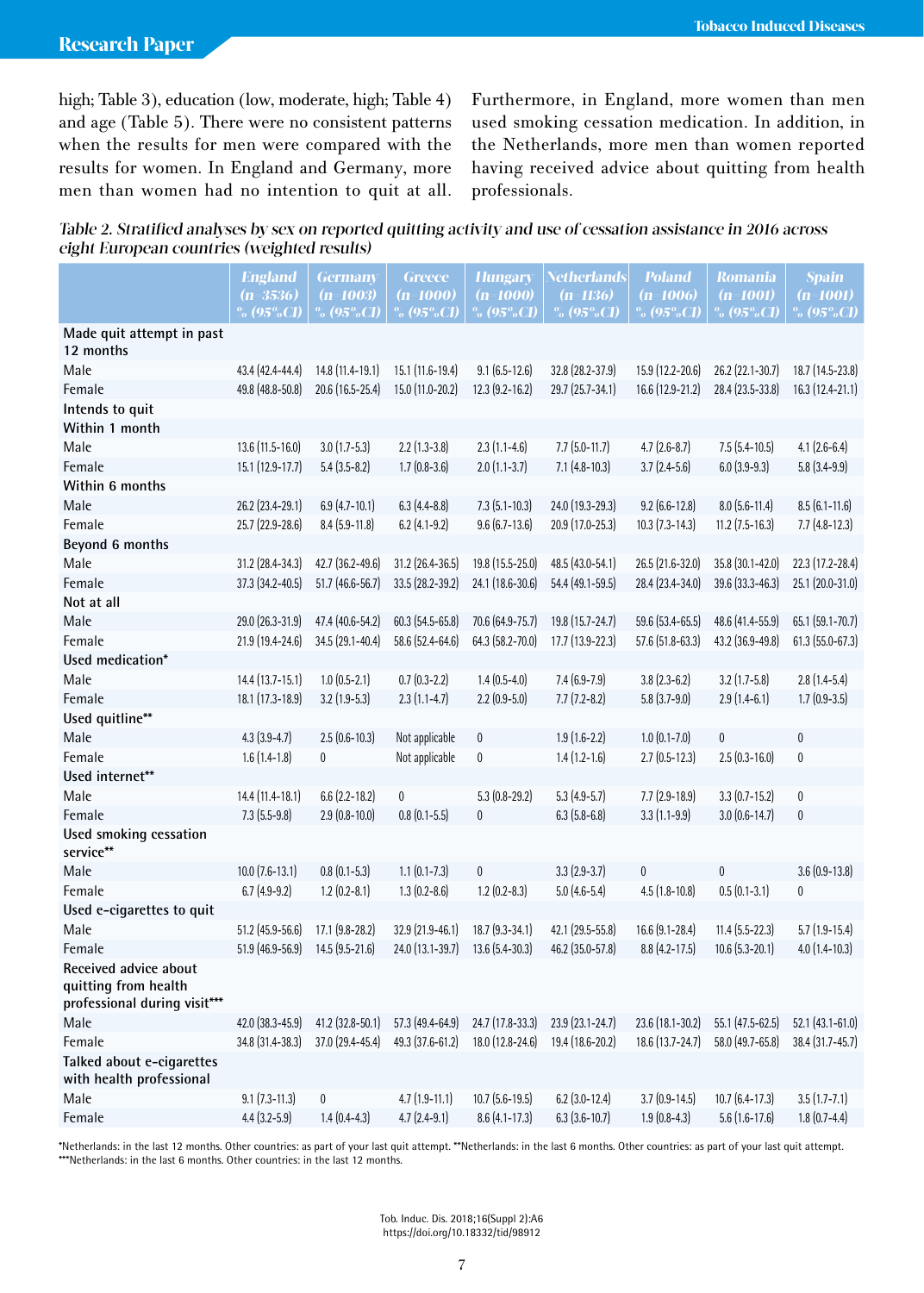Table 3. Stratified analyses by income on reported quitting activity and use of cessation assistance in 2016 across eight European countries (weighted results)

|                                        | <b>England</b><br>$(n=3536)$<br>$\%$ (95%CI) | <b>Germany</b><br>$(n=1003)$<br>$\%$ (95%CI) | <b>Greece</b><br>$(n=1000)$<br>$\%$ (95%CI) | <b>Hungary</b><br>$(n=1000)$<br>% (95%CI) | <b>Netherlands</b><br>$(n=1136)$<br>$\%$ (95%CI) | <b>Poland</b><br>$(n=1006)$<br>% (95%CI) | <b>Romania</b><br>$(n=1001)$<br>$\%$ (95%CI) | <b>Spain</b><br>$(n=1001)$<br>$% (95\%CI)$ |
|----------------------------------------|----------------------------------------------|----------------------------------------------|---------------------------------------------|-------------------------------------------|--------------------------------------------------|------------------------------------------|----------------------------------------------|--------------------------------------------|
| Made quit attempt in past<br>12 months |                                              |                                              |                                             |                                           |                                                  |                                          |                                              |                                            |
| Low                                    | 42.8 (41.8-43.8)                             | 16.7 (13.0-21.3)                             | $12.7(8.4-18.6)$                            | $8.7(5.4-13.8)$                           | 39.5 (31.4-48.3)                                 | $12.6$ $(8.3 - 18.6)$                    | 25.5 (19.1-33.0)                             | 20.7 (14.7-28.5)                           |
| Moderate                               | 46.0 (45.0-47.0)                             | 18.6 (14.3-23.7)                             | 15.1 (11.8-19.0)                            | $9.0$ (6.0-13.4)                          | 31.4 (25.1-38.4)                                 | 16.9 (12.6-22.4)                         | 30.1 (25.1-35.5)                             | 16.8 (12.7-21.8)                           |
| High                                   | 49.1 (48.1-50.1)                             | 18.1 (13.3-24.2)                             | 19.1 (12.8-27.5)                            | $8.7$ $(4.9 - 15.1)$                      | 35.3 (29.3-41.7)                                 | 16.1 (11.3-22.3)                         | 24.2 (17.2-32.9)                             | $13.5$ $(7.2 - 23.9)$                      |
| Intends to quit                        |                                              |                                              |                                             |                                           |                                                  |                                          |                                              |                                            |
| Within 1 month                         |                                              |                                              |                                             |                                           |                                                  |                                          |                                              |                                            |
| Low                                    | 13.2 (10.3-16.7)                             | $3.2(1.6-6.3)$                               | $1.3(0.4-4.2)$                              | $1.3(0.6-2.9)$                            | $9.6$ (4.8-18.5)                                 | $8.2$ (4.2-15.5)                         | $6.9$ $(3.9 - 11.9)$                         | $4.5(2.5 - 7.9)$                           |
| Moderate                               | $11.2$ $(8.9 - 14.0)$                        | $5.5(3.4 - 8.5)$                             | $2.1(1.1-3.7)$                              | $1.8(0.8-3.9)$                            | $5.3(2.9-9.5)$                                   | $4.0(2.1 - 7.2)$                         | $5.8(3.9 - 8.4)$                             | $7.7(4.1-14.2)$                            |
| High                                   | 16.7 (14.0-19.7)                             | $4.2$ (2.4-7.2)                              | $1.3(0.2 - 7.6)$                            | $3.7(1.6-8.4)$                            | $10.8$ (7.1-16.0)                                | $4.9$ $(2.0 - 11.6)$                     | $7.2$ (4.2-12.1)                             | 4.8 (1.4-15.0)                             |
| Within 6 months                        |                                              |                                              |                                             |                                           |                                                  |                                          |                                              |                                            |
| Low                                    | 24.1 (20.2-28.6)                             | $7.5(4.1-13.4)$                              | $6.4$ (3.8-10.6)                            | $9.7(6.1 - 15.0)$                         | 17.6 (11.9-25.3)                                 | $11.4$ $(7.4 - 17.1)$                    | $8.1 (5.2 - 12.6)$                           | 10.9 (5.7-20.0)                            |
| Moderate                               | 26.6 (23.1-30.4)                             | $7.4(4.4-12.2)$                              | $6.1 (4.1 - 9.1)$                           | $8.3$ $(5.1 - 13.1)$                      | 21.9 (15.8-29.4)                                 | $9.9(6.3-15.2)$                          | $9.1(6.2 - 13.3)$                            | $6.4$ (3.7-10.7)                           |
| High                                   | 28.3 (25.1-31.8)                             | $9.2$ (6.0 - 13.8)                           | $6.1 (2.4 - 14.3)$                          | $6.7$ $(4.2 - 10.6)$                      | 30.1 (23.9-37.1)                                 | $11.0$ (7.0-16.9)                        | $11.0$ (7.3-16.2)                            | $13.1 (6.5 - 24.5)$                        |
| Beyond 6 months                        |                                              |                                              |                                             |                                           |                                                  |                                          |                                              |                                            |
| Low                                    | 31.4 (27.3-35.9)                             | 40.9 (34.0-48.1)                             | $31.8(25.3-39.0)$                           | 17.2 (11.3-25.1)                          | 49.8 (40.4-59.1)                                 | 23.8 (17.2-31.8)                         | 35.7 (27.0-45.4)                             | 20.9 (14.2-29.5)                           |
| Moderate                               | 35.8 (31.9-39.8)                             | 46.9 (40.3-53.7)                             | 33.6 (28.2-39.5)                            | 20.2 (15.8-25.5)                          | 57.2 (49.3-64.7)                                 | 32.7 (26.2-39.8)                         | 40.5 (34.4-46.9)                             | 21.6 (16.0-28.5)                           |
| High                                   | 34.7 (31.2-38.3)                             | 51.0 (43.0-58.8)                             | 46.0 (34.7-57.8)                            | 27.7 (21.2-35.4)                          | 46.3 (39.6-53.2)                                 | 34.0 (25.7-43.3)                         | 35.3 (27.0-44.7)                             | $17.0$ $(9.8-28.1)$                        |
| Not at all                             |                                              |                                              |                                             |                                           |                                                  |                                          |                                              |                                            |
| Low                                    | 31.3 (27.0-35.9)                             | 48.4 (40.9-56.1)                             | 60.5 (53.0-67.6)                            | 71.9 (63.2-79.2)                          | 23.0 (16.0-31.7)                                 | 56.6 (47.4-65.4)                         | 49.2 (39.2-59.3)                             | 63.8 (54.0-72.5)                           |
| Moderate                               | 26.5 (23.2-30.1)                             | 40.2 (33.1-47.8)                             | 58.2 (52.2-64.0)                            | 69.7 (62.4-76.2)                          | 15.7 (10.9-22.0)                                 | 53.5 (46.2-60.6)                         | 46.6 (37.8-51.6)                             | 64.2 (56.6-71.2)                           |
| High                                   | 20.3 (17.6-23.3)                             | 35.6 (27.6-44.5)                             | 46.6 (35.9-57.7)                            | 61.8 (53.6-69.4)                          | $12.8$ (9.2-17.5)                                | 50.1 (41.0-59.2)                         | 46.5 (36.5-56.7)                             | 65.1 (51.8-76.3)                           |
| Used medication*                       |                                              |                                              |                                             |                                           |                                                  |                                          |                                              |                                            |
| Low                                    | 17.7 (17.0-18.4)                             | $1.5(0.5-4.0)$                               | $0.4(0.1-2.9)$                              | $1.8(0.6-5.6)$                            | $7.2(6.7 - 7.7)$                                 | $4.6(2.5 - 8.4)$                         | $1.3(0.6-2.6)$                               | $2.1(1.0-4.2)$                             |
| Moderate                               | 16.3 (15.6-17.0)                             | $2.3(1.1-4.7)$                               | $1.3(0.5-3.3)$                              | $2.2$ (0.8-5.9)                           | $6.4(5.9-6.9)$                                   | $6.3(4.1-9.7)$                           | $4.1 (2.5 - 6.9)$                            | $3.4(1.9-6.2)$                             |
| High                                   | 16.3 (15.6-17.0)                             | $1.7(0.8-3.5)$                               | $\bf{0}$                                    | $2.7(0.7-9.6)$                            | 8.9 (8.3-9.5)                                    | $4.0(1.9-8.0)$                           | $1.8(0.5-6.5)$                               | $3.6(0.8-14.0)$                            |
| Used quitline**                        |                                              |                                              |                                             |                                           |                                                  |                                          |                                              |                                            |
| Low                                    | $1.3(1.1-1.5)$                               | $3.2$ (0.5-19.0)                             | Not applicable                              | 0                                         | $2.4(2.1-2.7)$                                   | $4.7(0.7-27.1)$                          | $\pmb{0}$                                    | 0                                          |
| Moderate                               | $2.1(1.8-2.4)$                               | $1.1$ $(0.2 - 6.8)$                          | Not applicable                              | 0                                         | $2.5(2.2-2.8)$                                   | $3.5(0.7-15.7)$                          | 0                                            | $\pmb{0}$                                  |
| High                                   | $4.1 (3.7 - 4.5)$                            | $\bf{0}$                                     | Not applicable                              | $\pmb{0}$                                 | $1.1$ $(0.9-1.3)$                                | $\bf{0}$                                 | $4.0(0.5-24.6)$                              | $\pmb{0}$                                  |
| Used internet**                        |                                              |                                              |                                             |                                           |                                                  |                                          |                                              |                                            |
| Low                                    | $11.0$ (7.3-16.4)                            | $5.6(0.8-29.4)$                              | $\pmb{0}$                                   | $\bf{0}$                                  | $6.1 (5.6 - 6.6)$                                | 14.9 (5.5-34.6)                          | $\pmb{0}$                                    | $\pmb{0}$                                  |
| Moderate                               | $7.2$ (5.1-10.0)                             | $7.1(1.8-24.3)$                              | 0                                           | $\pmb{0}$                                 | $5.8(5.3-6.3)$                                   | $7.7(2.5-21.1)$                          | $0.5(0.1-3.2)$                               | 0                                          |
| High                                   | 13.0 (9.9-17.0)                              | $2.2$ (0.6-7.8)                              | $3.2$ (0.4-21.3)                            | 13.9 (2.1-55.5)                           | $5.6(5.1 - 6.1)$                                 | $\pmb{0}$                                | $5.6(1.2 - 22.9)$                            | $\pmb{0}$                                  |
| Used smoking cessation<br>service**    |                                              |                                              |                                             |                                           |                                                  |                                          |                                              |                                            |
| Low                                    | 12.0 (8.3-17.2)                              | $3.4(0.8-13.7)$                              | $\pmb{0}$                                   | 0                                         | $4.8(4.4-5.2)$                                   | $\pmb{0}$                                | $\pmb{0}$                                    | $\pmb{0}$                                  |
| Moderate                               | $8.2$ (5.7-11.6)                             | $\bf{0}$                                     | $2.2$ (0.5-8.5)                             | 0                                         | $2.9(2.6-3.2)$                                   | $3.7$ (1.1-12.3)                         | $0.4(0.1 - 2.8)$                             | $1.3(0.2 - 8.8)$                           |
| High                                   | $6.7(4.6-9.7)$                               | 0                                            | $\pmb{0}$                                   | $3.0(0.4-19.6)$                           | $5.8(5.3 - 6.3)$                                 | $1.6(1.1-2.2)$                           | $\pmb{0}$                                    | 0                                          |
| Used e-cigarettes to quit              |                                              |                                              |                                             |                                           |                                                  |                                          |                                              |                                            |
| Low                                    | 47.3 (39.9-54.9)                             | 19.6 (11.1-32.3)                             | $10.4$ (5.8-18.0)                           | 0                                         | 32.0 (18.0-50.2)                                 | $6.0$ $(0.9 - 32.1)$                     | $6.7$ (2.2-18.5)                             | $2.2$ (0.3-13.7)                           |
| Moderate                               | 56.4 (49.7-62.9)                             | $5.6$ (2.1-14.4)                             | 27.2 (17.6-39.6)                            | 14.7 (6.6-29.6)                           | 47.6 (29.6-66.3)                                 | $12.7$ (5.7-25.9)                        | $10.0$ $(5.9 - 16.5)$                        | $3.4(0.8-13.5)$                            |
| High                                   | 52.0 (46.0-57.8)                             | 22.1 (12.6-35.9)                             | 42.1 (21.7-65.7)                            | $13.9(5.1 - 32.7)$                        | 46.9 (31.1-63.4)                                 | 18.0 (6.8-39.7)                          | 14.9 (4.6-39.0)                              | 0                                          |

Continued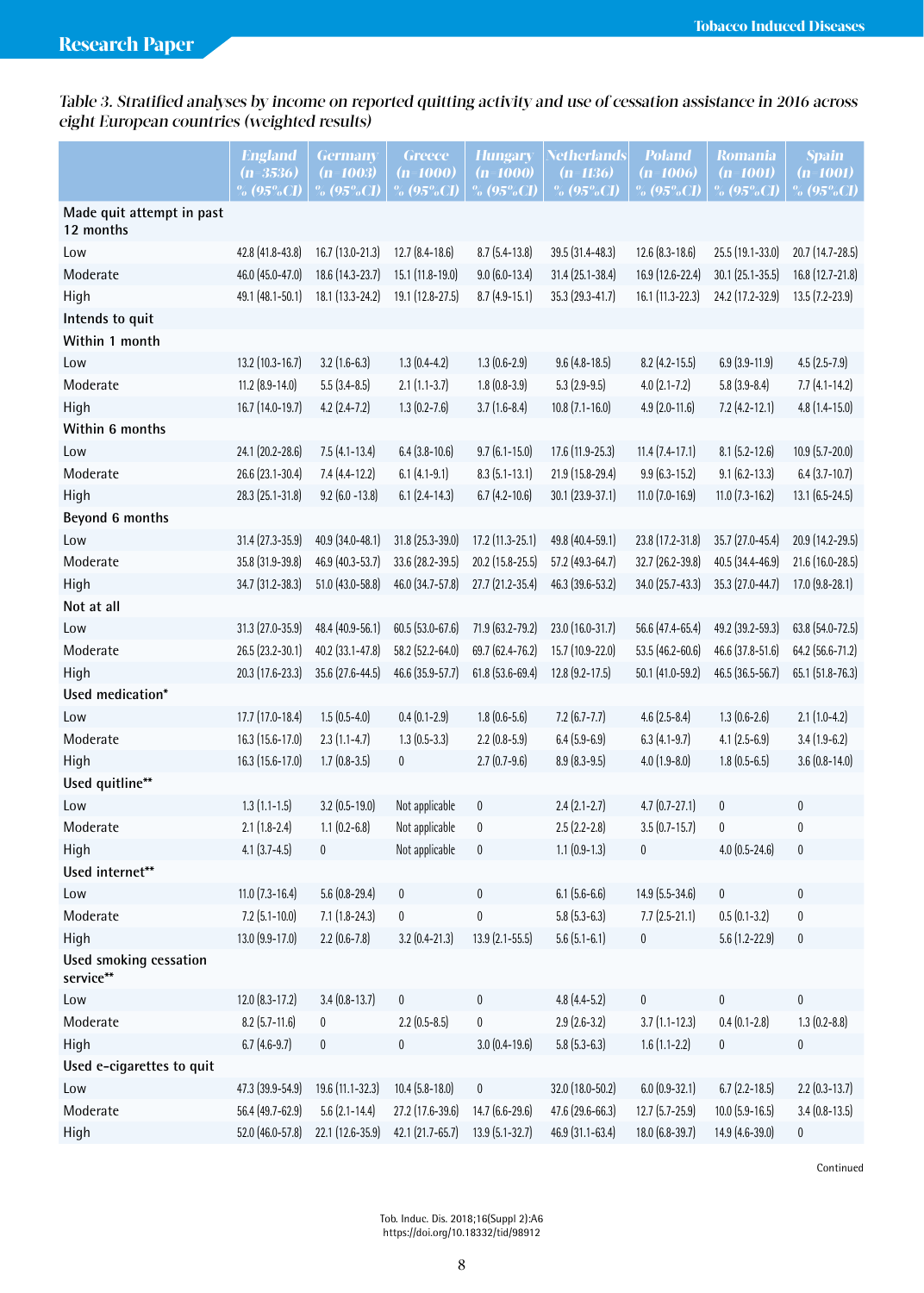# Table 3. Continued

|                                                                               | <b>England</b><br>$(n=3536)$<br>% $(95\%CI)$ | <b>Germany</b><br>$(n=1003)$<br>% $(95\%$ CI) | <b>Greece</b><br>$(n=1000)$<br>% $(95\%CI)$ | <b>Hungary</b><br>$(n=1000)$<br>% $(95\%CI)$ | <b>Netherlands</b><br>$(n=1136)$<br>% $(95\%$ CI) | <b>Poland</b><br>$(n=1006)$<br>$\%$ (95%CI) | <b>Romania</b><br>$(n=1001)$<br>% $(95\%$ CI) | <b>Spain</b><br>$(n=1001)$<br>% $(95\%CI)$ |
|-------------------------------------------------------------------------------|----------------------------------------------|-----------------------------------------------|---------------------------------------------|----------------------------------------------|---------------------------------------------------|---------------------------------------------|-----------------------------------------------|--------------------------------------------|
| Received advice about<br>quitting from health<br>professional during visit*** |                                              |                                               |                                             |                                              |                                                   |                                             |                                               |                                            |
| Low                                                                           | $40.4(35.3-45.7)$                            | 40.8 (31.1-51.4)                              | 44.7 (29.6-60.8)                            | $25.3(17.3-35.4)$                            | $22.1$ $(21.3 - 22.9)$                            | $21.4(14.7-30.1)$                           | 66.6 (53.7-77.4)                              | $52.9(41.6-64.0)$                          |
| Moderate                                                                      | $37.7(33.2 - 42.5)$                          | $33.1 (25.4 - 41.9)$                          | 54.0 (46.0-61.8)                            | $23.5(13.4-37.8)$                            | 27.0 (26.1-27.9)                                  | 25.0 (18.9-32.4)                            | $53.6$ (44.5-62.5)                            | 41.4 (31.2-52.4)                           |
| High                                                                          | $39.7(35.4 - 44.0)$                          | 41.6 (31.2-52.8)                              | 41.9 (27.9-57.4)                            | $21.8$ (11.9-36.5)                           | $20.1$ (19.3-20.9)                                | $9.1(3.4-22.5)$                             | 54.1 (42.2-65.6)                              | $35.7$ (18.6-57.3)                         |
| Talked about e-cigarettes<br>with health professional                         |                                              |                                               |                                             |                                              |                                                   |                                             |                                               |                                            |
| Low                                                                           | $5.1(3.4-7.6)$                               | $0.5(0.4-0.6)$                                | $\mathbf{0}$                                | $8.0$ (4.0-15.7)                             | $4.6(1.7-11.9)$                                   | $4.4(1.8-10.2)$                             | $6.2$ (2.2-16.4)                              | $3.1(0.9-9.4)$                             |
| Moderate                                                                      | $7.7(5.5-10.7)$                              | $\mathbf{0}$                                  | $5.8$ (3.0-11.0)                            | $14.6$ (5.4-33.8)                            | $11.8$ (5.9-22.2)                                 | $2.5(0.5-12.0)$                             | $7.0$ $(3.4 - 13.8)$                          | $2.8(1.0-7.8)$                             |
| High                                                                          | $7.4(5.8-9.4)$                               | $0.7(0.5-0.8)$                                | $4.9(0.6-29.1)$                             | $8.4(3.5-18.9)$                              | $3.9(1.6-9.6)$                                    | $5.4(0.8-29.1)$                             | $10.9(4.2 - 25.5)$                            | $\mathbf{0}$                               |

\*Netherlands: in the last 12 months. Other countries: as part of your last quit attempt. \*\*Netherlands: in the last 6 months. Other countries: as part of your last quit attempt. \*\*\*Netherlands: in the last 6 months. Other countries: in the last 12 months.

### Table 4. Stratified analyses by education on reported quitting activity and use of cessation assistance in 2016 across eight European countries (weighted results)

|                                        | <b>England</b><br>$(n=3536)$<br>$\%$ (95%CI) | <b>Germany</b><br>$(n=1003)$<br>$\%$ (95%CI) | <b>Greece</b><br>$(n=1000)$<br>$\%$ (95%CI) | <b>Hungary</b><br>$(n=1000)$<br>$\%$ (95%CI) | <b>Netherlands</b><br>(n=1136)<br>$\%$ (95%CI) | <b>Poland</b><br>(n=1006)<br>$\%$ (95%CI) | <b>Romania</b><br>$(n=1001)$<br>% $(95\%$ CI) | <b>Spain</b><br>$(n=1001)$<br>$\%$ (95%CI) |
|----------------------------------------|----------------------------------------------|----------------------------------------------|---------------------------------------------|----------------------------------------------|------------------------------------------------|-------------------------------------------|-----------------------------------------------|--------------------------------------------|
| Made quit attempt in past<br>12 months |                                              |                                              |                                             |                                              |                                                |                                           |                                               |                                            |
| Low                                    | 46.4 (45.4-47.4)                             | 17.2 (13.4-21.9)                             | $12.2$ $(8.7 - 16.8)$                       | $9.3(6.8-12.5)$                              | 24.0 (18.4-30.8)                               | 16.0 (9.4-25.8)                           | 29.1 (22.1-37.2)                              | 14.5 (10.3-19.9)                           |
| Moderate                               | 45.8 (44.8-46.8)                             | 16.3 (12.6-20.9)                             | $13.8(10.5-18.1)$                           | $10.4$ (7.0-15.2)                            | 32.3 (27.6-37.5)                               | 14.7 (11.4-18.7)                          | 27.3 (23.0-32.0)                              | 19.6 (14.8-25.4)                           |
| High                                   | 48.7 (47.7-49.7)                             | 19.1 (14.4-24.7)                             | 21.6 (14.8-30.4)                            | 22.6 (13.5-35.3)                             | 35.7 (29.6-42.2)                               | 27.5 (19.8-36.9)                          | 22.2 (13.6-33.9)                              | 24.4 (14.6-37.7)                           |
| Intends to quit                        |                                              |                                              |                                             |                                              |                                                |                                           |                                               |                                            |
| Within 1 month                         |                                              |                                              |                                             |                                              |                                                |                                           |                                               |                                            |
| Low                                    | 12.3 (10.1-14.9)                             | $4.3(2.6 - 7.0)$                             | $1.8(0.8-4.0)$                              | $1.8(0.9-3.6)$                               | $4.7(2.2-9.6)$                                 | $3.7(1.5-9.2)$                            | $4.0(2.1 - 7.8)$                              | $3.5(2.0-6.0)$                             |
| Moderate                               | 14.1 (11.9-16.5)                             | $3.0(1.8-5.2)$                               | $0.7(0.2 - 1.8)$                            | $2.0(0.8-4.5)$                               | $6.2$ (3.8-10.0)                               | $4.2$ (2.5-6.8)                           | $8.8(6.4-11.9)$                               | $5.8(3.6-9.3)$                             |
| High                                   | 17.4 (14.6-20.4)                             | $6.6$ (2.3-17.6)                             | $5.4(2.9-9.7)$                              | $7.4(3.3-16.1)$                              | $10.8(6.9-16.4)$                               | $6.5(2.4-16.2)$                           | $2.6(0.8-8.3)$                                | $6.6$ $(2.8 - 14.6)$                       |
| Within 6 months                        |                                              |                                              |                                             |                                              |                                                |                                           |                                               |                                            |
| Low                                    | 22.6 (19.7-25.7)                             | $5.8(3.7-9.0)$                               | $4.9(2.8 - 8.4)$                            | $7.7$ $(5.4 - 10.8)$                         | 16.7 (10.7-25.0)                               | $5.3$ $(2.4 - 11.2)$                      | $10.7(6.5-17.1)$                              | $6.7$ $(4.2 - 10.7)$                       |
| Moderate                               | 27.0 (24.2-30.0)                             | $9.6(6.4-14.2)$                              | $6.7(4.7-9.5)$                              | $8.1 (5.0 - 12.8)$                           | 20.2 (15.9-25.2)                               | $9.9$ (7.1-13.7)                          | $8.1 (5.8 - 11.1)$                            | $8.5(6.5-11.0)$                            |
| High                                   | 27.1 (23.9-30.6)                             | $6.6$ (2.5-16.2)                             | $6.4$ (3.7-10.8)                            | 14.2 (8.5-22.8)                              | 29.8 (23.7-36.9)                               | 13.4 (7.9-21.6)                           | 12.6 (8.0-19.3)                               | $14.1 (6.7 - 27.3)$                        |
| Beyond 6 months                        |                                              |                                              |                                             |                                              |                                                |                                           |                                               |                                            |
| Low                                    | 33.7 (30.4-37.2)                             | 42.8 (36.5-49.4)                             | 29.2 (23.1-36.2)                            | 20.9 (16.6-25.9)                             | 48.7 (40.8-56.7)                               | 23.9 (16.1-33.9)                          | 31.5 (23.7-40.5)                              | 20.1 (14.6-26.9)                           |
| Moderate                               | 35.2 (32.2-38.3)                             | 48.1 (41.7-54.5)                             | 29.7 (24.6-35.3)                            | 23.8 (18.4-30.1)                             | 55.3 (49.5-61.0)                               | 28.0 (23.7-32.7)                          | 39.2 (33.3-45.4)                              | 25.8 (19.7-33.1)                           |
| High                                   | 31.7 (28.2-35.4)                             | 55.6 (46.0-64.9)                             | 43.1 (35.2-51.5)                            | 17.1 (11.6-24.5)                             | 46.2 (39.3-53.3)                               | 29.1 (20.5-39.4)                          | 41.9 (31.5-53.0)                              | 28.5 (18.9-40.4)                           |
| Not at all                             |                                              |                                              |                                             |                                              |                                                |                                           |                                               |                                            |
| Low                                    | 31.4 (28.2-34.8)                             | 47.0 (40.2-53.9)                             | 64.1 (57.6-70.1)                            | 69.7 (64.2-74.7)                             | 29.9 (23.3-37.6)                               | 67.1 (55.8-76.6)                          | 53.8 (44.7-62.7)                              | 69.7 (62.3-76.3)                           |
| Moderate                               | 23.8 (21.2-26.6)                             | 39.3 (32.2-46.8)                             | 63.0 (57.1-68.5)                            | 66.2 (59.8-72.0)                             | 18.3 (14.0-23.5)                               | 58.0 (51.7-64.0)                          | 43.9 (37.3-50.8)                              | 59.9 (52.9-66.5)                           |
| High                                   | 23.8 (20.8-27.2)                             | 31.2 (24.6-38.6)                             | 45.1 (36.1-54.4)                            | 61.3 (48.2-72.9)                             | $13.1 (8.9 - 18.9)$                            | $51.1$ (40.8-61.3)                        | 42.9 (33.1-53.4)                              | 50.8 (37.8-63.6)                           |
| Used medication*                       |                                              |                                              |                                             |                                              |                                                |                                           |                                               |                                            |
| Low                                    | 16.3 (15.6-17.0)                             | $1.5(0.7-3.2)$                               | $0.9(0.3-2.6)$                              | $1.0(0.3-3.6)$                               | $7.6(7.1 - 8.1)$                               | $3.6(1.4 - 8.7)$                          | $3.5(1.7 - 7.0)$                              | $1.2$ (0.5-2.9)                            |
| Moderate                               | 15.8 (15.1-16.5)                             | $2.2(1.2-4.2)$                               | $1.2$ (0.5-3.3)                             | $2.2$ (1.0-4.7)                              | $7.7(7.2-8.2)$                                 | $5.1 (3.6 - 7.1)$                         | $3.1(1.6-5.7)$                                | $3.4(2.0-5.8)$                             |
| High                                   | 17.9 (17.1-18.7)                             | $2.2$ (0.6-8.3)                              | $2.6(0.9 - 7.4)$                            | $7.0$ $(4.4 - 10.8)$                         | $7.6(7.1 - 8.1)$                               | $3.7(1.0-12.6)$                           | $2.7(0.9-8.0)$                                | $2.2$ (0.6-8.1)                            |
|                                        |                                              |                                              |                                             |                                              |                                                |                                           |                                               |                                            |

Continued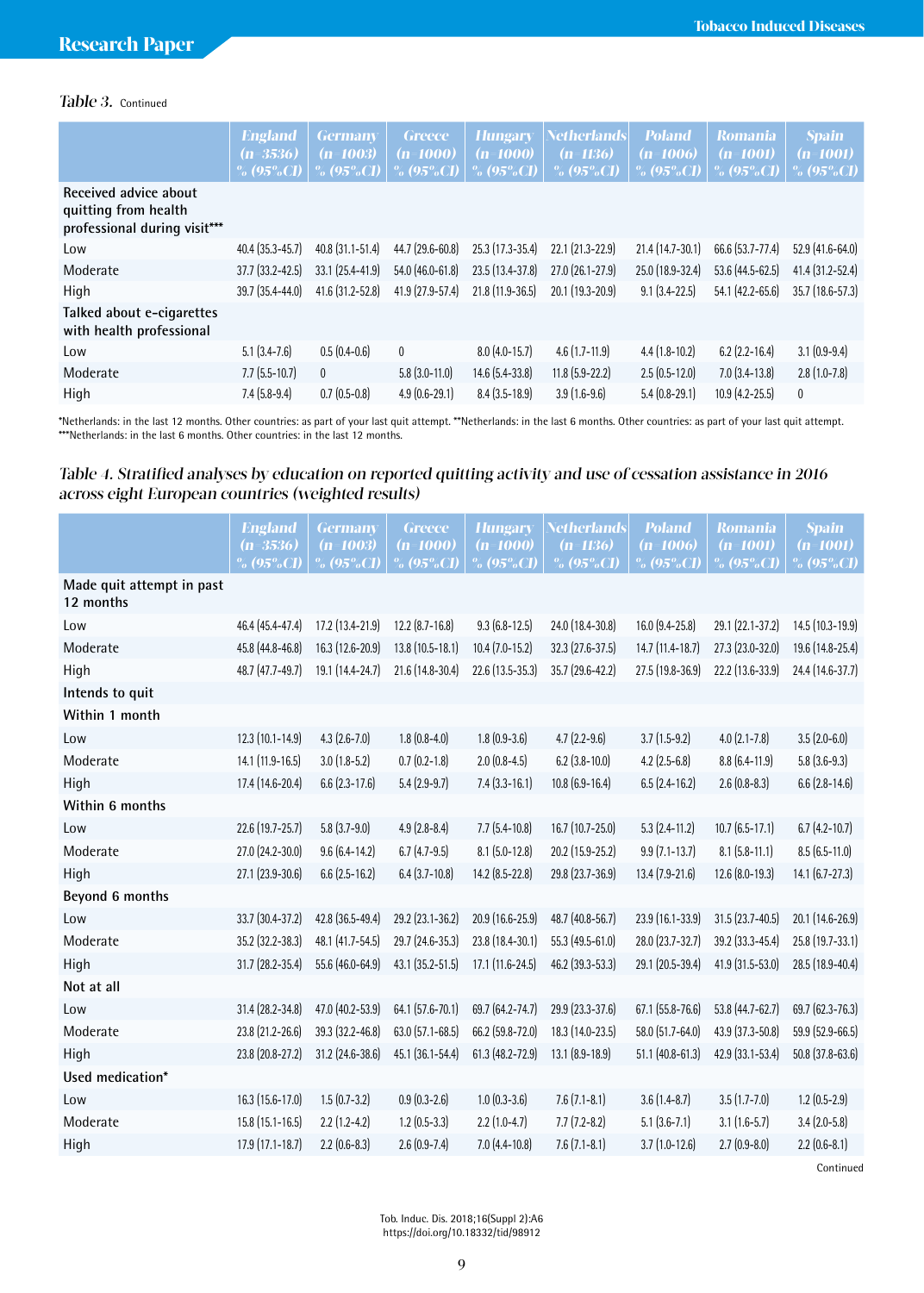# Table 4. Continued

|                                                                               | <b>England</b><br>$(n=3536)$<br>$\%$ (95%CI) | <b>Germany</b><br>$(n=1003)$<br>% (95%CI) | <b>Greece</b><br>$(n=1000)$<br>$\%$ (95%CI) | <b>Hungary</b><br>$(n=1000)$<br>$\%$ (95%CI) | Netherlands<br>$(n=1136)$<br>% $(95\%$ CI) | <b>Poland</b><br>$(n=1006)$<br>$\%$ (95%CI) | <b>Romania</b><br>$(n=1001)$<br>$\%$ (95%CI) | <b>Spain</b><br>$(n=1001)$<br>% $(95\%CI)$ |
|-------------------------------------------------------------------------------|----------------------------------------------|-------------------------------------------|---------------------------------------------|----------------------------------------------|--------------------------------------------|---------------------------------------------|----------------------------------------------|--------------------------------------------|
| Used quitline**                                                               |                                              |                                           |                                             |                                              |                                            |                                             |                                              |                                            |
| Low                                                                           | $1.5(1.3-1.7)$                               | $0.8(0.1-4.9)$                            | Not applicable                              | 0                                            | $4.0(3.6-4.4)$                             | $4.9$ $(0.6-29.3)$                          | $\mathbf{0}$                                 | $\mathbf{0}$                               |
| Moderate                                                                      | $2.6(2.3-2.9)$                               | $2.3$ (0.3-14.8)                          | Not applicable                              | $\mathbf{0}$                                 | $0.7(0.5-0.9)$                             | $1.8(0.4 - 8.5)$                            | $1.7(0.3-10.5)$                              | 0                                          |
| High                                                                          | $5.4(5.0-5.8)$                               | $\mathbf{0}$                              | Not applicable                              | $\mathbf{0}$                                 | $1.5(1.3-1.7)$                             | $\overline{0}$                              | 0                                            | $\mathbf{0}$                               |
| Used internet**                                                               |                                              |                                           |                                             |                                              |                                            |                                             |                                              |                                            |
| Low                                                                           | $6.5(4.3-9.6)$                               | $3.9(0.6 - 22.4)$                         | $\pmb{0}$                                   | $4.7(0.7 - 26.6)$                            | $3.4(3.0-3.8)$                             | $10.4(2.3-36.1)$                            | $1.5(0.2 - 10.0)$                            | $\mathbf 0$                                |
| Moderate                                                                      | $10.8(8.2 - 14.0)$                           | $7.1$ $(2.3 - 19.7)$                      | $\mathbf 0$                                 | $\mathbf{0}$                                 | $5.8$ (5.3-6.3)                            | $3.3(1.2 - 8.8)$                            | $4.5(1.3-14.5)$                              | $\bf{0}$                                   |
| High                                                                          | 17.0 (13.3-21.4)                             | $\mathbf{0}$                              | $1.2(0.2 - 8.7)$                            | $\mathbf{0}$                                 | $7.4(6.9-7.9)$                             | $9.8(2.4-32.8)$                             | $\mathbf{0}$                                 | $\mathbf{0}$                               |
| Used smoking cessation<br>service**                                           |                                              |                                           |                                             |                                              |                                            |                                             |                                              |                                            |
| Low                                                                           | $8.8(6.4-12.0)$                              | $2.0$ (0.5-7.9)                           | $\mathbf 0$                                 | $\mathbf{0}$                                 | $2.7(2.4-3.0)$                             | 0                                           | $0.8(0.1-5.4)$                               | $\overline{0}$                             |
| Moderate                                                                      | $7.7(5.7-10.5)$                              | 0                                         | $2.7(0.7-10.0)$                             | $2.0$ $(0.3 - 13.7)$                         | $3.7(3.3 - 4.1)$                           | $3.0$ (1.2-7.5)                             | $\boldsymbol{0}$                             | $4.1$ (1.0-16.1)                           |
| High                                                                          | $7.7$ $(5.5 - 10.7)$                         | $\pmb{0}$                                 | $\mathbf{0}$                                | $\mathbf{0}$                                 | $5.6(5.1 - 6.1)$                           | $\pmb{0}$                                   | $\mathbf{0}$                                 | $\overline{0}$                             |
| Used e-cigarettes to quit                                                     |                                              |                                           |                                             |                                              |                                            |                                             |                                              |                                            |
| Low                                                                           | 57.6 (51.7-63.4)                             | 16.9 (9.8-27.7)                           | 25.0 (13.8-41.2)                            | 14.8 (7.6-26.8)                              | 64.1 (42.9-80.9)                           | $5.5(0.7-32.2)$                             | 13.9 (4.4-36.4)                              | $8.0$ (3.3-18.4)                           |
| Moderate                                                                      | $50.2$ (45.1-55.3)                           | 14.0 (8.0-23.3)                           | 28.1 (16.5-43.6)                            | $21.0$ (7.0-48.1)                            | 36.9 (25.4-50.1)                           | $12.3(6.4-22.1)$                            | $11.5$ $(7.4-17.3)$                          | $3.5(0.7-16.5)$                            |
| High                                                                          | 50.7 (44.6-56.8)                             | 13.3 (1.8-56.0)                           | 33.4 (19.1-51.7)                            | $11.8(2.8-38.7)$                             | 42.6 (28.2-58.3)                           | 21.4 (12.1-34.9)                            | $2.3(0.3-14.7)$                              | $1.9(1.2-3.1)$                             |
| Received advice about<br>quitting from health<br>professional during visit*** |                                              |                                           |                                             |                                              |                                            |                                             |                                              |                                            |
| Low                                                                           | 36.0 (32.1-40.1)                             | 40.0 (32.5-48.1)                          | 73.4 (60.5-83.2)                            | 23.6 (16.8-32.1)                             | 24.8 (23.9-25.7)                           | 33.2 (24.4-43.3)                            | 52.3 (41.3-63.2)                             | 48.6 (37.2-60.1)                           |
| Moderate                                                                      | 39.4 (35.8-43.0)                             | 39.7 (30.2-50.1)                          | 39.5 (29.5-50.5)                            | $13.9$ (7.8-23.5)                            | 22.6 (21.8-23.4)                           | 19.0 (13.8-25.7)                            | 59.0 (51.3-66.2)                             | 42.7 (35.3-50.4)                           |
| High                                                                          | 34.5 (30.3-38.9)                             | 33.1 (24.7-42.7)                          | 43.7 (31.9-56.3)                            | 35.5 (20.6-53.9)                             | 19.4 (18.6-20.2)                           | 15.1 (7.4-28.6)                             | 49.9 (36.1-63.6)                             | 46.2 (30.3-62.9)                           |
| Talked about e-cigarettes<br>with health professional                         |                                              |                                           |                                             |                                              |                                            |                                             |                                              |                                            |
| Low                                                                           | $5.3(3.8-7.4)$                               | $0.3(0.3-0.4)$                            | $3.0(1.3-6.7)$                              | $10.7$ $(5.9 - 18.7)$                        | $10.2$ $(3.9 - 23.9)$                      | $5.4(4.2 - 7.0)$                            | 8.2 (3.2-19.5)                               | $4.3(1.8-10.1)$                            |
| Moderate                                                                      | $6.2$ (4.8-7.9)                              | $0.4(0.1-2.8)$                            | $7.2$ $(3.1 - 15.7)$                        | $8.7(3.1-22.0)$                              | $2.5(1.2-5.3)$                             | $2.8(0.9-8.1)$                              | $9.3(5.7-14.6)$                              | $1.3(0.4-4.1)$                             |
| High                                                                          | $10.4$ (7.9-13.4)                            | 0                                         | $2.8(1.1-6.8)$                              | $5.8(1.8-17.2)$                              | $9.0$ (4.7-16.6)                           | $\mathbf{0}$                                | $3.8(0.5-22.5)$                              | $1.3(0.2 - 8.8)$                           |
|                                                                               |                                              |                                           |                                             |                                              |                                            |                                             |                                              |                                            |

\*Netherlands: in the last 12 months. Other countries: as part of your last quit attempt. \*\*Netherlands: in the last 6 months. Other countries: as part of your last quit attempt. \*\*\*Netherlands: in the last 6 months. Other countries: in the last 12 months.

# Table 5. Stratified analyses by age on reported quitting activity and use of cessation assistance in 2016 across eight European countries (weighted results)

|                                        | <b>England</b><br>$(n=3536)$<br>% $(95\%CI)$ | <b>Germany</b><br>$(n=1003)$<br>% $(95\%$ CI) | <b>Greece</b><br>$(n=1000)$<br>% $(95\%CI)$ | <b>Hungary</b><br>$(n=1000)$<br>% $(95\%CI)$ | <b>Netherlands</b><br>$(n=1136)$<br>% $(95\%$ CI) | <b>Poland</b><br>$(n=1006)$<br>% $(95\%CI)$ | <b>Romania</b><br>$(n=1001)$<br>% $(95\%$ CI) | <b>Spain</b><br>$(n=1001)$<br>% $(95\%CI)$ |
|----------------------------------------|----------------------------------------------|-----------------------------------------------|---------------------------------------------|----------------------------------------------|---------------------------------------------------|---------------------------------------------|-----------------------------------------------|--------------------------------------------|
| Made quit attempt in past<br>12 months |                                              |                                               |                                             |                                              |                                                   |                                             |                                               |                                            |
| $18-24$ years                          | $50.2$ (49.2-51.2)                           | 22.4 (14.9-32.3)                              | 25.2 (14.8-39.6)                            | $8.4(3.8-17.8)$                              | 29.2 (22.9-36.4)                                  | $30.2$ (21.0-41.3)                          | 29.2 (21.0-39.0)                              | $17.2$ (11.1-25.6)                         |
| $25-39$ years                          | $54.6$ (53.6-55.6)                           | $21.8$ (16.2-28.7)                            | $16.6$ (11.4-23.6)                          | $12.1 (8.4 - 17.2)$                          | $40.7$ (33.5-48.2)                                | $20.6$ (15.3-27.1)                          | 26.2 (20.7-32.7)                              | $17.7(13.1 - 23.6)$                        |
| 40-54 years                            | 41.9 (40.9-42.9)                             | 15.3 (11.4-20.3)                              | $12.9$ (9.9-16.5)                           | $9.6(6.5-13.9)$                              | $25.5(19.9-32.0)$                                 | $8.1$ (5.5-11.9)                            | $25.5(20.4-31.4)$                             | 19.2 (12.9-27.7)                           |
| $55+$ years                            | $37.6$ (36.7-38.5)                           | $13.5(9.7-18.7)$                              | $13.2$ (9.1-18.7)                           | $9.8(6.7-14.2)$                              | $30.1 (25.1 - 35.7)$                              | 15.8 (11.7-20.9)                            | $30.1$ (23.6-37.5)                            | $15.0$ (10.7-20.7)                         |
| Intends to quit                        |                                              |                                               |                                             |                                              |                                                   |                                             |                                               |                                            |
| Within 1 month                         |                                              |                                               |                                             |                                              |                                                   |                                             |                                               |                                            |
| $18-24$ years                          | 14.8 (11.4-18.9)                             | $2.0$ (0.9-4.3)                               | $3.1(0.9-10.0)$                             | $2.5(0.6-9.7)$                               | $4.2$ (2.1-8.5)                                   | $5.0$ (2.0-12.3)                            | $8.2$ (3.7-17.2)                              | $4.1(1.9-8.9)$                             |
| $25-39$ years                          | 18.5 (15.2-22.4)                             | $7.4(4.3-12.5)$                               | $1.7(0.6-4.7)$                              | $1.9(0.8-4.6)$                               | $11.6$ (7.2-18.0)                                 | $3.0(1.4-6.5)$                              | $4.1(2.3 - 7.3)$                              | $2.7(1.3-5.4)$                             |
| $40-54$ years                          | $11.9$ (9.5-14.7)                            | $3.0(1.6-5.8)$                                | $2.3(1.1-4.7)$                              | $2.3(1.1-4.8)$                               | $5.9(3.1-10.9)$                                   | $4.6(2.2-9.3)$                              | $10.0$ $(6.2 - 15.6)$                         | $6.2$ (3.6-10.6)                           |
| $55+$ years                            | $10.7$ $(8.4 - 13.5)$                        | $2.6$ (1.3-5.1)                               | $1.5(0.8-3.0)$                              | $2.3(0.7 - 7.4)$                             | $6.7(3.7-11.8)$                                   | $5.2$ (2.6-10.0)                            | $6.7(3.6-12.2)$                               | $5.6$ $(3.1 - 10.1)$                       |
|                                        |                                              |                                               |                                             |                                              |                                                   |                                             |                                               | Continued                                  |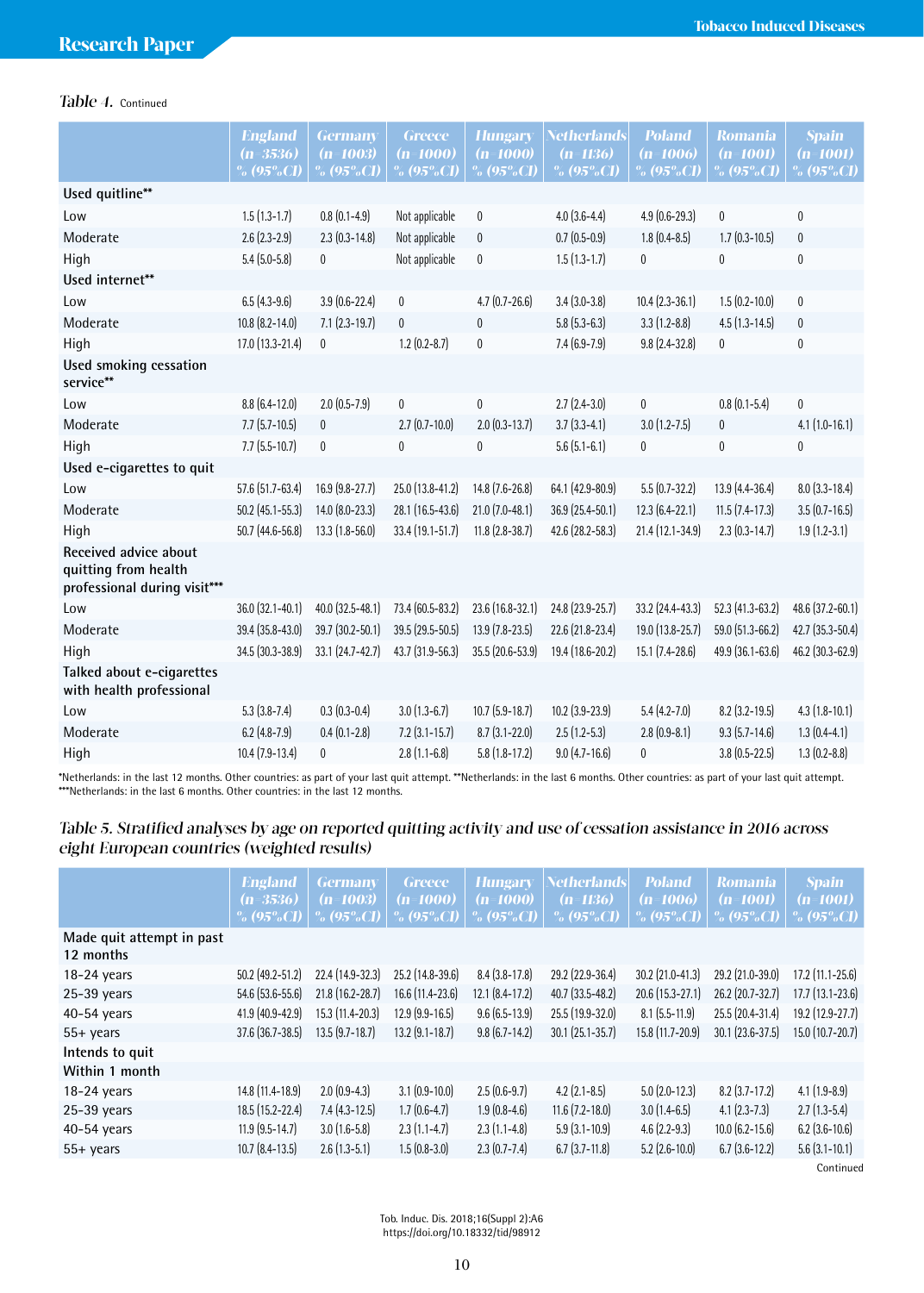# Table 5. Continued

|                                                      | <b>England</b>     | <b>Germany</b>       | <b>Greece</b>     | <b>Hungary</b>       | <b>Netherlands</b>     | <b>Poland</b>        | <b>Romania</b>       | <b>Spain</b>        |
|------------------------------------------------------|--------------------|----------------------|-------------------|----------------------|------------------------|----------------------|----------------------|---------------------|
|                                                      | $(n=3536)$         | $(n=1003)$           | (n=1000)          | $(n=1000)$           | $(n=1136)$             | $(n=1006)$           | $(n=1001)$           | $(n=1001)$          |
|                                                      | $\%$ (95%CI)       | % (95%CI)            | % (95%CI)         | % (95%CI)            | % $(95\%$ CI)          | % (95%CI)            | % $(95\%$ CI)        | $% (95\%CI)$        |
| Within 6 months                                      |                    |                      |                   |                      |                        |                      |                      |                     |
| 18-24 years                                          | 21.5 (17.6-26.1)   | $3.4(1.0-11.0)$      | $5.2$ (2.3-11.3)  | $7.5(3.0-17.3)$      | 18.8 (13.2-26.0)       | 14.8 (8.7-24.0)      | $8.9$ (5.0-15.3)     | $4.7(2.3-9.6)$      |
| 25-39 years                                          | 32.4 (28.2-36.9)   | 10.9 (7.9-15.0)      | $5.1(3.0-8.6)$    | $10.5$ (7.0-15.4)    | 26.6 (19.6-35.0)       | $11.5$ (7.7-16.7)    | $9.3(5.9 - 14.1)$    | 8.9 (6.1-13.0)      |
| 40-54 years                                          | 26.7 (23.4-30.3)   | $7.0$ (4.3-11.4)     | $8.1(6.0-11.0)$   | $7.7$ $(5.1 - 11.5)$ | 21.5 (15.9-28.4)       | $9.5(6.1 - 14.4)$    | $8.2$ (5.4-12.2)     | 7.9 (5.2-11.8)      |
| $55+$ years                                          | 19.1 (16.2-22.5)   | $6.2$ (3.2-11.6)     | $5.2$ (2.6-10.2)  | $5.9(3.6-9.4)$       | 21.9 (16.9-27.9)       | $6.4$ (4.0-10.2)     | $12.0$ (7.7-18.2)    | $9.7(6.2 - 14.7)$   |
| Beyond 6 months                                      |                    |                      |                   |                      |                        |                      |                      |                     |
| 18-24 years                                          | 40.4 (35.4-45.7)   | 57.0 (42.7-70.1)     | 34.8 (23.8-47.7)  | 30.3 (18.9-44.8)     | 64.1 (56.1-71.4)       | 27.3 (17.0-40.8)     | 27.2 (19.2-37.1)     | 24.7 (15.4-37.1)    |
| $25-39$ years                                        | 32.6 (28.4-37.0)   | 46.6 (39.3-54.0)     | 37.6 (28.8-47.4)  | 19.6 (14.8-25.6)     | 48.4 (40.3-56.6)       | 27.0 (20.9-34.1)     | 38.5 (30.9-46.6)     | 22.5 (16.6-29.8)    |
| 40-54 years                                          | 34.4 (30.7-38.4)   | 48.2 (41.6-54.9)     | 30.5 (24.5-37.3)  | 20.2 (15.5-25.9)     | 51.0 (43.3-58.8)       | 27.6 (21.2-35.0)     | 38.4 (31.3-46.1)     | 24.8 (19.3-31.4)    |
| 55+ years                                            | 31.1 (27.5-35.0)   | 40.3 (33.2-47.9)     | 28.1 (22.7-34.3)  | 22.8 (17.2-29.6)     | 47.3 (40.9-53.8)       | 27.4 (21.6-34.1)     | 41.7 (34.1-49.6)     | 21.7 (13.7-32.5)    |
| Not at all                                           |                    |                      |                   |                      |                        |                      |                      |                     |
| 18-24 years                                          | 23.3 (19.0-28.1)   | 37.7 (25.8-51.2)     | 56.9 (44.3-68.6)  | 59.8 (46.3-71.9)     | 12.9 (8.0-19.9)        | 52.8 (42.4-63.0)     | 55.7 (44.6-66.3)     | 66.4 (56.1-75.4)    |
| 25-39 years                                          | 16.5 (13.4-20.1)   | 35.1 (27.0-44.1)     | 55.5 (45.5-65.1)  | 68.0 (60.7-74.5)     | $13.4(8.3-21.0)$       | 58.5 (51.6-65.2)     | 48.2 (39.9-56.5)     | 65.8 (57.6-73.2)    |
| 40-54 years                                          | 27.0 (23.5-30.7)   | 41.7 (33.8-50.1)     | 59.1 (51.9-65.9)  | 69.8 (63.2-75.7)     | 21.6 (15.9-28.8)       | 58.4 (50.5-65.8)     | 43.4 (36.2-50.9)     | 61.0 (54.1-67.5)    |
| 55+ years                                            | 39.1 (35.2-43.2)   | 50.9 (42.1-59.6)     | 65.1 (58.0-71.6)  | 69.0 (61.4-75.7)     | 24.1 (19.2-29.9)       | 61.0 (53.1-68.4)     | 39.6 (31.4-48.4)     | 63.1 (52.7-72.4)    |
| Used medication*                                     |                    |                      |                   |                      |                        |                      |                      |                     |
| 18-24 years                                          | 15.6 (14.9-16.3)   | $5.2$ (2.1-12.3)     | $4.0$ (0.9-15.8)  | $\bf{0}$             | $1.9(1.6-2.2)$         | $6.3$ $(3.1 - 12.4)$ | $4.1$ $(1.0 - 15.1)$ | $\pmb{0}$           |
| 25-39 years                                          | $16.4(15.7-17.1)$  | $2.0(0.8-5.1)$       | $0.8(0.2-3.7)$    | $2.4(1.1-5.3)$       | $11.1$ $(10.5 - 11.7)$ | $6.9$ (4.2-11.3)     | $2.5(1.2-5.1)$       | $2.6(0.9 - 7.1)$    |
| 40-54 years                                          | 17.9 (17.1-18.7)   | $1.4(0.7-2.9)$       | $1.5(0.5-4.2)$    | $1.9(0.8-4.8)$       | $10.0$ $(9.4 - 10.6)$  | $2.0(1.0-3.8)$       | $4.3(2.2 - 8.3)$     | $3.2$ (1.6-6.4)     |
| $55+$ years                                          | 14.1 (13.4-14.8)   | $1.4(0.7 - 2.8)$     | $1.3(0.5-3.6)$    | $1.0(0.3-4.0)$       | $4.9$ (4.5-5.3)        | $4.4(2.3-8.5)$       | $1.3(0.5-3.0)$       | $1.7(0.8-3.3)$      |
| Used quitline**                                      |                    |                      |                   |                      |                        |                      |                      |                     |
| 18-24 years                                          | $4.4(4.0-4.8)$     | $\pmb{0}$            | Not applicable    | 0                    | $1.0(0.8-1.2)$         | $3.7(0.5-22.4)$      | $\pmb{0}$            | $\pmb{0}$           |
| 25-39 years                                          | $4.2$ (3.8-4.6)    | 0                    | Not applicable    | 0                    | $0.5(0.4-0.6)$         | $1.5(0.4-6.3)$       | $\pmb{0}$            | $\pmb{0}$           |
| 40-54 years                                          | $1.7(1.4-2.0)$     | $\mathbf{0}$         | Not applicable    | 0                    | $2.5(2.2-2.8)$         | $4.0$ $(0.6 - 23.8)$ | $3.7(0.5-22.0)$      | $\pmb{0}$           |
| $55+$ years                                          | $1.0(0.8-1.2)$     | $5.6(1.3-21.6)$      | Not applicable    | 0                    | $2.1(1.8-2.4)$         | $\bf{0}$             | $\pmb{0}$            | $\bf{0}$            |
| Used internet**                                      |                    |                      |                   |                      |                        |                      |                      |                     |
| 18-24 years                                          | 20.7 (15.7-26.9)   | $\pmb{0}$            | $\pmb{0}$         | $\pmb{0}$            | $3.0(2.7-3.3)$         | 12.1 (2.8-39.9)      | $12.1 (2.5 - 42.9)$  | $\pmb{0}$           |
| 25-39 years                                          | 13.5 (9.9-18.2)    | $7.1 (2.9 - 16.3)$   | $\mathbf 0$       | $\pmb{0}$            | $9.2(8.6-9.8)$         | $8.3$ (3.3-19.3)     | $0.6(0.1-4.3)$       | 0                   |
| 40-54 years                                          | $7.3$ (5.0-10.6)   | $5.5(1.4-19.2)$      | $1.2$ (0.2-8.3)   | $\pmb{0}$            | $6.6(6.1 - 7.1)$       | $2.8$ (0.4-17.6)     | $3.7(0.5-22.0)$      | $\pmb{0}$           |
| $55+$ years                                          | $1.6(0.7-3.5)$     | $3.0$ $(0.8 - 11.5)$ | 0                 | $12.3(1.8-51.7)$     | $3.3(2.9-3.7)$         | 0                    | 0                    | $\pmb{0}$           |
| Used smoking cessation                               |                    |                      |                   |                      |                        |                      |                      |                     |
| service**                                            |                    |                      |                   |                      |                        |                      |                      |                     |
| 18-24 years                                          | $8.8$ (5.5-13.8)   | $9.0$ $(3.7 - 19.9)$ | $4.4(0.7 - 23.1)$ | 0                    | $2.5(2.2-2.8)$         | 0                    | $\pmb{0}$            | 0                   |
| 25-39 years                                          | $7.8$ (5.2-11.5)   | $\boldsymbol{0}$     | 0                 | 0                    | $4.8(4.4-5.2)$         | $1.5(0.4-6.2)$       | 0                    | $2.2$ (0.5-8.8)     |
| 40-54 years                                          | $9.2$ (6.5-13.0)   | 0                    | 0                 | $1.9(0.3-12.9)$      | $4.3(3.9-4.7)$         | $1.7(0.2 - 11.8)$    | 0                    | $3.7(0.5-21.9)$     |
| 55+ years                                            | $8.2$ (5.2-12.5)   | $\pmb{0}$            | $2.4(0.3 - 15.5)$ | 0                    | $3.9(3.5-4.3)$         | $4.2$ (1.0-16.5)     | $1.1$ $(0.2 - 7.4)$  | 0                   |
| Used e-cigarettes to quit                            |                    |                      |                   |                      |                        |                      |                      |                     |
| 18-24 years                                          | 44.7 (37.3-52.4)   | 28.0 (12.4-51.7)     | 15.7 (3.3-50.6)   | 24.8 (2.7-79.7)      | 44.5 (25.5-65.2)       | 15.9 (5.2-39.5)      | $8.3(2.6-23.4)$      | 0                   |
| $25-39$ years                                        | 51.4 (44.7-58.0)   | 13.5 (5.5-29.3)      | 32.3 (19.4-48.8)  | 24.1 (12.2-42.1)     | 34.9 (19.7-53.9)       | 19.9 (12.4-30.3)     | 12.4 (4.8-28.6)      | $1.1$ $(0.2 - 7.6)$ |
| 40-54 years                                          | 58.2 (51.2-64.8)   | 13.6 (6.9-25.2)      | 28.4 (15.7-45.9)  | $13.7(5.2 - 31.4)$   | 52.7 (35.1-69.6)       | $4.8(1.5-14.7)$      | 12.0 (5.2-25.4)      | $9.8(4.2 - 21.4)$   |
| $55+$ years                                          | $51.1$ (43.7-58.5) | 16.8 (8.3-31.2)      | 31.9 (18.7-48.8)  | $2.7(0.4 - 16.9)$    | 44.2 (29.6-59.8)       | $5.5(1.6-17.2)$      | $9.2$ (3.9-20.1)     | $3.3(0.8-12.1)$     |
| Received advice about                                |                    |                      |                   |                      |                        |                      |                      |                     |
| quitting from health<br>professional during visit*** |                    |                      |                   |                      |                        |                      |                      |                     |
| 18-24 years                                          | 28.9 (23.4-35.1)   | 19.1 (15.2-23.7)     | 38.7 (14.4-70.3)  | 17.5 (10.0-28.9)     | $9.9(9.3-10.5)$        | $\pmb{0}$            | 47.5 (32.4-63.0)     | 32.2 (23.4-42.5)    |
| $25-39$ years                                        | 37.3 (31.8-43.1)   | 27.3 (18.3-38.6)     | 34.6 (24.4-46.3)  | 18.3 (11.0-28.8)     | 25.2 (24.3-26.1)       | 15.4 (9.2-24.6)      | 51.6 (43.1-60.1)     | 33.4 (23.5-45.1)    |
| 40-54 years                                          | 38.7 (34.3-43.4)   | 41.2 (33.8-49.1)     | 54.5 (41.8-66.7)  | 18.3 (12.3-26.5)     | 26.7 (25.8-27.6)       | 21.7 (16.8-27.6)     | 55.2 (45.2-64.9)     | 50.6 (42.8-58.3)    |
| $55+$ years                                          | 44.0 (39.6-48.5)   | 47.0 (36.8-57.5)     | 64.7 (46.5-79.4)  | 28.4 (20.7-37.8)     | 19.0 (18.2-19.8)       | 28.3 (21.8-36.0)     | 69.4 (60.1-77.3)     | 56.9 (46.1-67.1)    |

Continued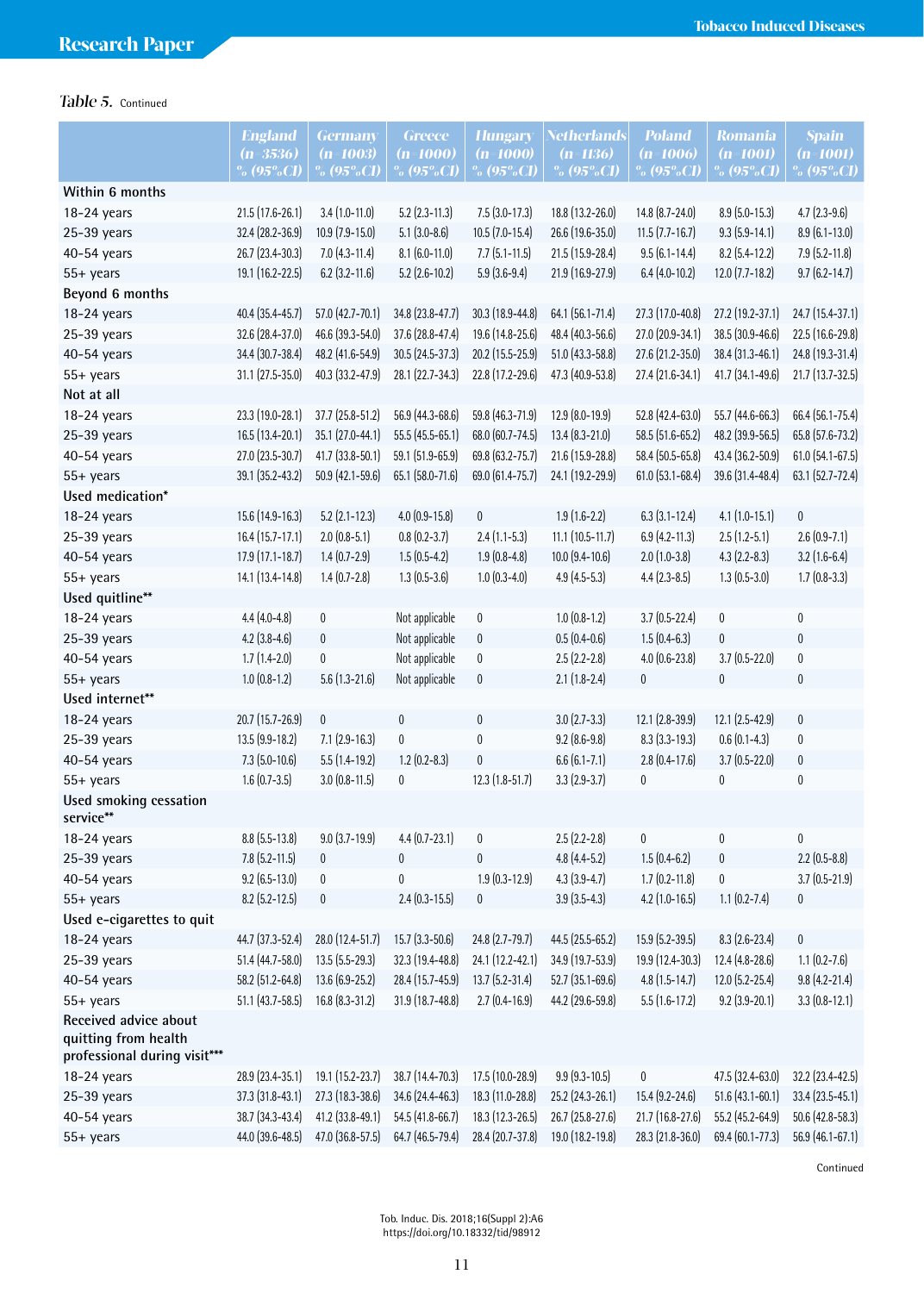### Table 5. Continued

|                                                       | <b>England</b><br>$(n=3536)$<br>$\%$ (95%CI) $\parallel$ | <b>Germany</b><br>$(n=1003)$<br>$\%$ (95%CI) $\parallel$ | <b>Greece</b><br>$(n=1000)$<br>$\%$ (95%CI) $\parallel$ | <i><b>Hungary</b></i><br>$(n=1000)$<br>$\%$ (95%CI) | Netherlands <br>$(n=1136)$<br>% $(95\%$ CI) | <b>Poland</b><br>$(n=1006)$<br>$\%$ (95%CI) $\parallel$ | <b>Romania</b><br>$(n=1001)$<br>$\%$ (95%CI) $\%$ (95%CI) | <b>Spain</b><br>$(n=1001)$ |
|-------------------------------------------------------|----------------------------------------------------------|----------------------------------------------------------|---------------------------------------------------------|-----------------------------------------------------|---------------------------------------------|---------------------------------------------------------|-----------------------------------------------------------|----------------------------|
| Talked about e-cigarettes<br>with health professional |                                                          |                                                          |                                                         |                                                     |                                             |                                                         |                                                           |                            |
| $18-24$ years                                         | $9.0$ (6.2-12.9)                                         | 0                                                        | $\mathbf{0}$                                            | $11.3$ $(8.3 - 15.1)$                               | $4.8(1.3 - 16.5)$                           | $\mathbf{0}$                                            | $22.7(15.0-32.8)$                                         | $\overline{0}$             |
| $25-39$ years                                         | $7.3$ (5.2-10.1)                                         | $\mathbf{0}$                                             | $1.8(0.2 - 12.0)$                                       | $9.8(3.4-25.2)$                                     | $5.0(1.4-15.8)$                             | $0.4(0.1-3.0)$                                          | $3.0(0.9-9.4)$                                            | $1.9(0.6-5.8)$             |
| $40-54$ years                                         | $5.7(4.0-8.1)$                                           | $0.7(0.1-5.2)$                                           | $7.6$ (4.3-13.0)                                        | $4.9(2.4-10.0)$                                     | $6.7(2.7-15.6)$                             | $4.9$ $(3.1 - 7.5)$                                     | $8.9(3.7-19.9)$                                           | $1.1$ $(0.5-2.4)$          |
| $55+$ years                                           | $5.6(4.0-7.9)$                                           | $0.9(0.3-2.4)$                                           | $5.0$ (2.0-12.1)                                        | $14.9$ (7.2-28.2)                                   | $7.1$ $(3.8-13.0)$                          | $3.7(0.8-14.7)$                                         | $8.9(4.5-16.9)$                                           | $8.2$ (4.8-13.6)           |

\*Netherlands: in the last 12 months. Other countries: as part of your last quit attempt. \*\*Netherlands: in the last 6 months. Other countries: as part of your last quit attempt. \*\*\*Netherlands: in the last 6 months. Other countries: in the last 12 months.

Similarly, only a few clear patterns across income groups were identified. In England, more smokers with low income had no intention to quit at all than smokers with high income. In Greece and Hungary, more high-income smokers used e-cigarettes to quit smoking than low-income smokers.

There were several important patterns documented based on educational groups. In Hungary, fewer smokers from the low education group made quit attempts than smokers from the high education group. Furthermore, in England, Germany, Greece, and the Netherlands, low educated smokers were more likely to report having no intention to quit at all than more highly educated smokers. Moreover, in Greece and the Netherlands, low educated smokers were more likely to report having received advice about quitting from a health professional compared to higher educated smokers.

In Poland, more younger smokers made quit attempts than older smokers. Furthermore, in England, Germany, the Netherlands, and Spain, more older smokers reported having received advice about quitting from health professionals than younger smokers.

### **DISCUSSION**

This study involving smokers from eight European countries showed that, in general, smokers had a low intention to quit tobacco use, indicating a significant loss for European public health. For example, in Hungary, Spain, Greece, and Poland, more than half of smokers were not planning to quit at all. Consequently, only a minority of smokers from these countries had made a quit attempt in the previous year. Only in England did almost half of smokers make a quit attempt in the previous year; in contrast, in the other countries, less than one-third of smokers reported making a quit attempt in the previous year.

Use of available cessation assistance was generally low across countries. Quitlines and local smoking cessation services were almost never used. Indeed, in Greece, Hungary, and Spain, quitlines were not used at all, which is likely to be a reflection of the absence of such services (in Greece there are no quitlines) or very low awareness and/or capacity of quitlines in Hungary and Spain (quitlines are available in a few regions within Spain). Furthermore, only very few smokers who visited a health professional reported having received advice about quitting in several countries sampled, including Poland, Hungary, and the Netherlands. Only in Romania and Greece did over half of smokers who were seen by a health professional report that they received advice to quit smoking.

Our results are similar to the results identified within the secondary analysis of the 2017 Eurobarometer data, in which it was noted that the majority of attempts to quit smoking in the EU are made without any cessation assistance. There was significant heterogeneity between EU countries with regard to the approach to smoking cessation and noted quit attempts; a fact that is closely linked also to implemented and comprehensive smoking cessation policies<sup>19</sup>.

The findings of our study have several implications for policy and practice. First, an important target would be to motivate smokers to make quit attempts. In all countries except England, more than twothirds of smokers had not made a quit attempt in the past year and were also not planning to do so soon. Educational campaigns regarding the benefits of smoking cessation as well as policy interventions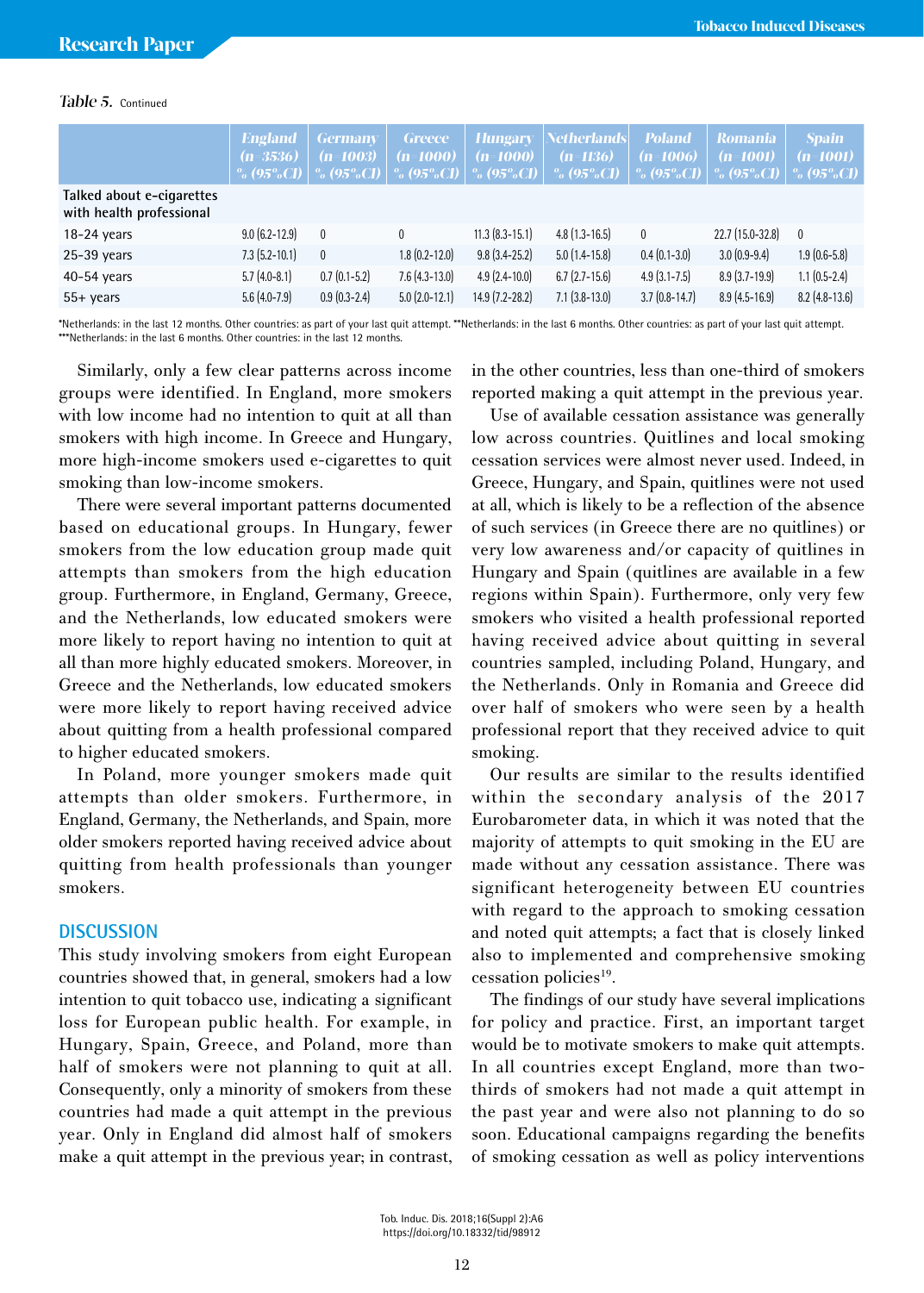(e.g. taxation) may be important investments in countries where low rates of quitting intentions are reported37,38. For example, in Greece where intentions to quit are lowest, smoke-free public place policies are not enforced by the government<sup>39</sup>.

Second, it is important to promote the use of evidence-based cessation support among smokers, in particular those motivated to make a quit attempt. Previous research has shown that smokers may be unaware of the effectiveness of cessation methods or underestimate their benefits $40-42$ , which might be reflected in the high prevalence of unassisted quitting16,43. It is notable that the most popular cessation aids in our study were e-cigarettes, although the evidence for their effectiveness is modest. It is possible that this popularity is due to their consumer appeal and, prior to implementation of the European Union Tobacco Products Directive, much greater marketing of these products, which is less prominent for other aids in most countries. Increasing use of evidence-based smoking cessation aids is an important target for supporting short- and long-term cessation among smokers, and can be achieved by public health and policy-based interventions.

Third, our findings suggest that health professionals should play a more active role in the smoking cessation process<sup>44</sup>. Several barriers have been identified in previous studies, such as lack of awareness of effective methods, resistance against preventive tasks, communication with the patient, healthcare organizational factors, absence of remuneration for health professionals, and difficulties to apply appropriate frameworks<sup>45-48</sup>. As a next step, more attention should be paid to research on how effective strategies can be implemented in order to find the best ways to improve the existing smoking cessation infrastructure in each country, in particular to reach younger smokers.

Fourth, quitting activity and use of cessation assistance was in general higher in England than in the other countries in our study. The National Health Service in England has made a large investment in cessation through the Stop Smoking Services, the National Centre for Smoking Cessation and Training, cost coverage for smoking cessation medication, and progressive tobacco policy initiatives. For example, West et al.<sup>49</sup> have shown that reimbursement for smoking cessation medication had a major impact on rates of medication use. It is important to examine whether and how specific measures that are implemented in England could be transferred to other countries, for example, promotion and education about the effectiveness of cessation assistance and the implementation of a national network of smoking cessation services, although recently there has been disinvestment in the services in England. Notably, a recent study with ITC 4CV1 data conducted in Australia, Canada, England, and the US, revealed that smokers from Australia, Canada and the US had even higher rates of advice to quit smoking than smokers from England<sup>50</sup>. This strengthens the conclusion that there is much more potential for many European countries to improve their smoking cessation infrastructure.

Fifth, we found that the subgroup of lower educated smokers needs specific attention as they made fewer quit attempts and had lower intention to quit. This is in line with previous research that identified low education smokers as particularly vulnerable and highly dependent<sup>20,21,51,52</sup>. Educational campaigns to inform this sub-population of smokers about different methods for smoking cessation should be developed. In addition, measures to increase intention to quit among this sub-population of smokers should be implemented, and health professionals might be informed and educated that this group needs more intensive counseling and follow-up. Furthermore, health professionals should be trained to acquire specific skills to be able to support these smokers adequately.

Finally, several countries need to improve their cessation assistance systems to treat tobacco dependence in agreement with WHO FCTC Article 1417. For example, only England and the Netherlands conducted campaigns about smoking cessation in 2016. Furthermore, smoking cessation medication is reimbursed in only half of the countries in this study. Previous research has shown that low cost or free medication can trigger thoughts about quitting and increase the likelihood to make a quit attempt among all socioeconomic subgroups<sup>53-56</sup>. Therefore, other countries should consider reimbursement of medication as well. It is also desirable that countries invest in the development of new strategies that are appropriate in times of mobile applications and social media, such as text messaging, digital interventions,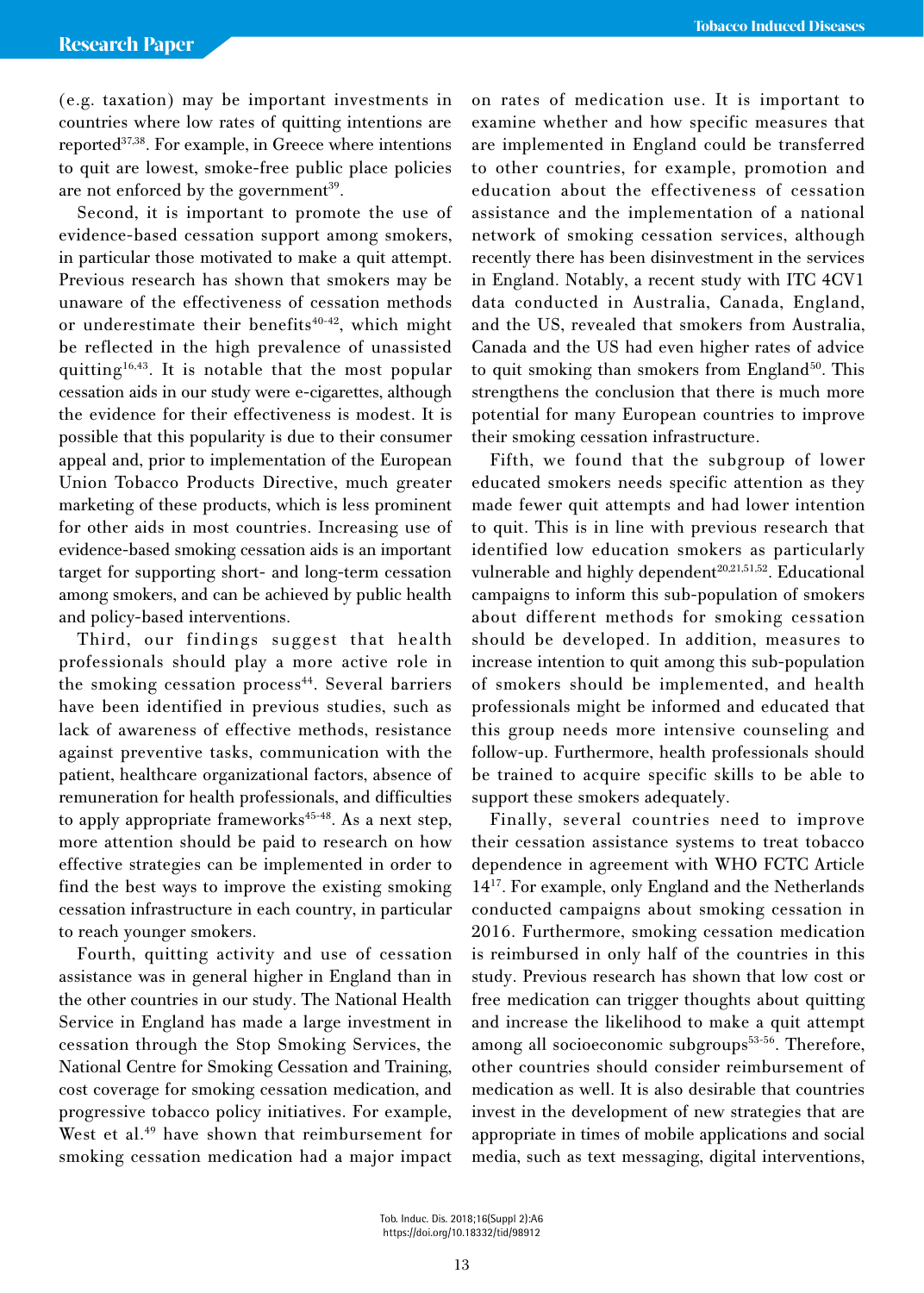or quit smoking apps. Use of such services could be much higher than, for example, telephone quitlines, particularly among younger smokers.

We acknowledge that this study mainly focused on measures that are included in FCTC Article 14 while other factors can also influence quit attempts and intention to quit, for example, the level of nicotine dependence, smokers' attitudes towards quitting, and social norms about smoking in a country<sup>23,57,58</sup>. Furthermore, tobacco control policies may affect smoking cessation, including taxation, display bans of tobacco products, smoking restrictions in public places, and mass media campaigns<sup>59,60</sup>. Future research could therefore examine which factors in addition to the cessation aids infrastructure in a country are most important for the cessation process.

### **Limitations and strengths**

First, it is important to note that the data of our study are cross-sectional, which means that no conclusions about effectiveness of use of cessation assistance can be drawn. Future research should longitudinally examine which assistance methods are associated with successful quitting in the separate countries, an approach that will be employed in the analysis of future waves of the ITC 6E Survey. Second, we could only include current smokers in our study, which means that our results probably underestimate the use of cessation methods and the number of quit attempts. Those who had used cessation methods were more likely to have successfully quit<sup>9,61</sup>, and were thus not included. Third, there were differences between data collection (face-to-face vs web), and some survey questions differed between the EUREST-PLUS cohorts and the other two ITC cohorts in the Netherlands and England, which might have affected the comparability of country-specific results. Fourth, the study was limited to eight countries, and findings may not be generalizable to other European countries. Fifth, we did not ask about all evidence-based methods for cessation, for example, text-messaging interventions. Sixth, if we had applied more formal testing for significance, we would have corrected our analyses for multiple testing, which might have led to slightly different conclusions. Finally, we are reliant on self-report, and it is possible that there is a degree of forgetting and falsely attributing past efforts to the period asked about. However, we think it is likely that such recall bias would be similar across countries and that the comparison of differences between countries should not be affected. An important strength of the current study is that relatively large and representative samples of smokers from eight European countries could be analyzed and compared. This enabled us to measure and to interpret the findings of separate countries from a broader perspective than past studies.

### **CONCLUSIONS**

With the exception of England, quitting activity was low among the eight European countries sampled, particularly among smokers with lower education. The highest rates of assistance use were found in England, where large investments in tobacco control and smoking cessation have been made over an extended period, although there is still significant room for improvement. Use of cessation aids among active smokers was very low in all other countries sampled. Furthermore, advice from health professionals about quitting and about e-cigarettes was low in most countries. The findings of this study document the need for efforts to increase support for cessation assistance and to increase awareness of the need for cessation among smokers in the EU, including efforts to motivate smokers to quit, particularly among smokers with a low educational background. These structural and educational supports for increasing cessation called for by the Guidelines for implementation of Article 14 of the FCTC are urgently needed, not only in the European countries included in this study, but throughout the EU and throughout the world.

### **\*EUREST-PLUS consortium members:**

**European Network on Smoking and Tobacco Prevention (ENSP), Belgium:**  Constantine I. Vardavas, Andrea Glahn, Christina N. Kyriakos, Dominick Nguyen, Cornel Radu-Loghin, Polina Starchenko

**University of Crete (UoC), Greece:** Aristidis Tsatsakis, Charis Girvalaki, Chryssi Igoumenaki, Katerina Nikitara, Sophia Papadakis, Aikaterini Papathanasaki, Manolis Tzatzarakis, Alexander I. Vardavas

**Kantar Public (TNS), Belgium:** Nicolas Bécuwe, Lavinia Deaconu, Sophie Goudet, Christopher Hanley, Oscar Rivière

**Smoking or Health Hungarian Foundation (SHHF), Hungary:** Tibor Demjén, Judit Kiss, Piroska A. Kovacs

**Catalan Institut of Oncology (ICO); Bellvitge Biomedical Research Institute (IDIBELL), Spain:** Esteve Fernández, Yolanda Castellano, Marcela Fu, Sarah O. Nogueira, Olena Tigova

**Kings College London (KCL), United Kingdom:** Ann McNeill, Katherine East, Sara C. Hitchman

**Cancer Prevention Unit and WHO Collaborating Centre for Tobacco Control, German Cancer Research Center (DKFZ), Germany:** Ute Mons, Sarah Kahnert **University of Athens (UoA), Greece:** Yannis Tountas, Panagiotis Behrakis, Filippos T. Filippidis, Christina Gratziou, Paraskevi Katsaounou, Theodosia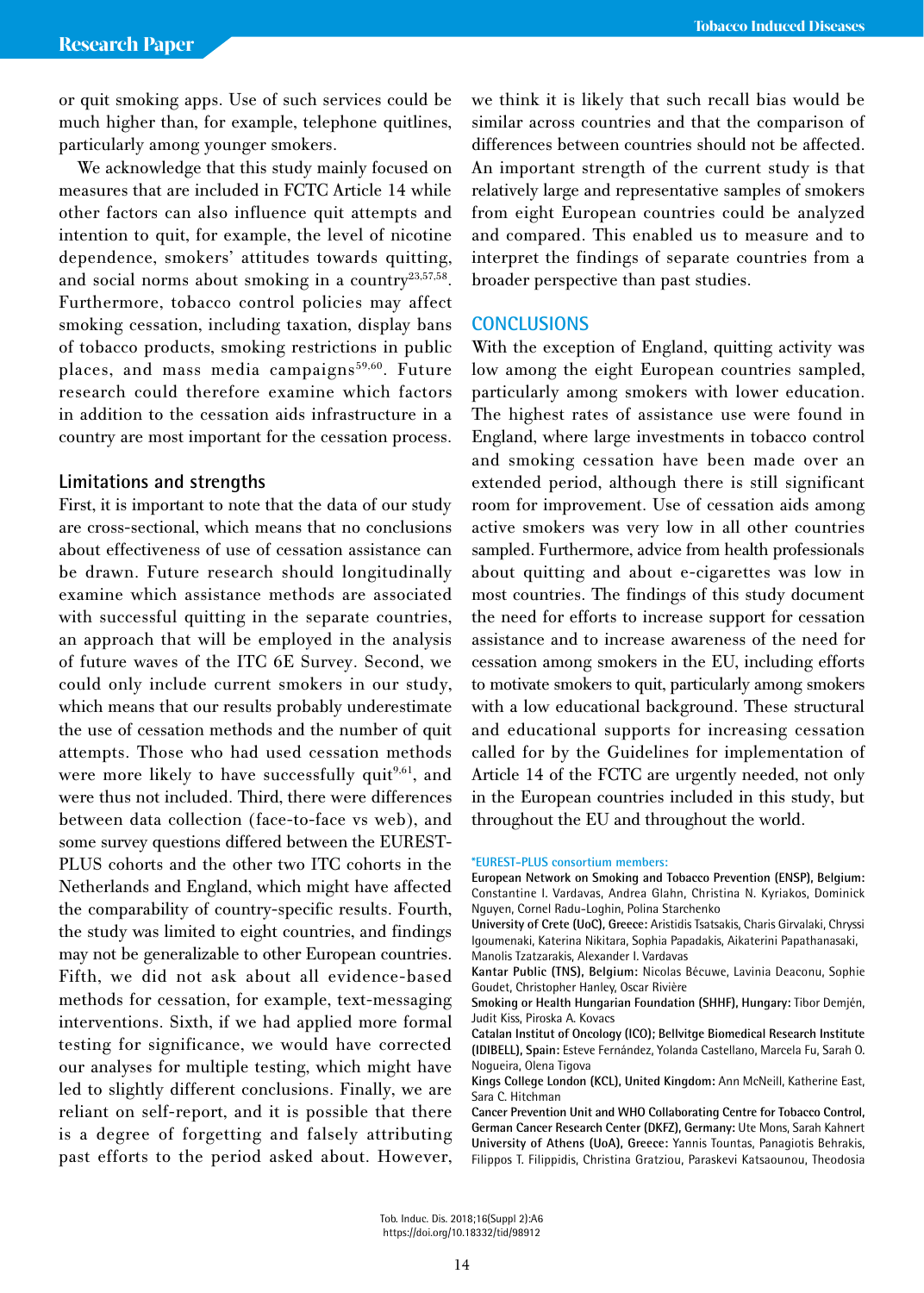Peleki, Ioanna Petroulia, Chara Tzavara

**Aer Pur Romania, Romania:** Antigona C. Trofor, Marius Eremia, Lucia Lotrean, Florin Mihaltan

**European Respiratory Society (ERS), Switzerland; Goethe University Frankfurt, Germany:** Gernot Rohde, Tamaki Asano, Claudia Cichon, Amy Far, Céline Genton, Melanie Jessner, Linnea Hedman, Christer Janson, Ann Lindberg, Beth Maguire, Sofia Ravara, Valérie Vaccaro, Brian Ward

**Maastricht University, the Netherlands:** Marc Willemsen, Hein de Vries, Karin Hummel, Gera E. Nagelhout

**Health Promotion Foundation (HPF), Poland:** Witold A. Zatoński, Aleksandra Herbeć, Kinga Janik-Koncewicz, Krzysztof Przewoźniak, Mateusz Zatoński

**University of Waterloo (UW); Ontario Institute for Cancer Research, Canada:** Geoffrey T. Fong, Thomas K. Agar, Pete Driezen, Shannon Gravely, Anne C. K. Quah, Mary E. Thompson

### **REFERENCES**

- 1. World Health Organization. Framework Convention on Tobacco Control. Geneva: World Health Organization; 2003.
- 2. Raw M, Ayo-Yusuf O, Chaloupka F, et al. Recommendations for the implementation of WHO Framework Convention on Tobacco Control Article 14 on tobacco cessation support. Addiction. 2017;112(10):1703-1708. doi:10.1111/add.13893
- 3. Pine-Abata H, McNeill A, Murray R, Bitton A, Rigotti N, Raw M. A survey of tobacco dependence treatment services in 121 countries. Addiction. 2013;108(8):1476- 1484. doi:10.1111/add.12172
- 4. Raw M, Regan S, Rigotti NA, McNeill A. A survey of tobacco dependence treatment services in 36 countries. Addiction. 2009;104(2):279-287. doi:10.1111/j.1360-0443.2008.02443.x
- 5. Nilan K, Raw M, McKeever TM, Murray RL, McNeill A. Progress in implementation of WHO FCTC Article 14 and its guidelines: a survey of tobacco dependence treatment provision in 142 countries. Addiction. 2017;112(11):2023-2031. doi:10.1111/add.13903
- 6. Raw M, Mackay J, Reddy S. Time to take tobacco dependence treatment seriously. Lancet. 2016;387(10017):412-413. doi:10.1016/s0140-6736(15)00950-2
- 7. West R, Raw M, McNeill A, et al. Health-care interventions to promote and assist tobacco cessation: a review of efficacy, effectiveness and affordability for use in national guideline development. Addiction. 2015;110(9):1388-1403. doi:10.1111/add.12998
- 8. Aveyard P, Begh R, Parsons A, West R. Brief opportunistic smoking cessation interventions: a systematic review and meta-analysis to compare advice to quit and offer of assistance. Addiction. 2012;107(6):1066-1073. doi:10.1111/j.1360-0443.2011.03770.x
- 9. Patnode CD, Henderson JT, Thompson JH, Senger CA, Fortmann SP, Whitlock EP. U.S. Preventive Services Task Force Evidence Syntheses, Formerly Systematic Evidence Reviews. In: Behavioral Counseling and Pharmacotherapy Interventions for Tobacco Cessation in Adults, Including Pregnant Women: A Review of Reviews for the U.S. Preventive Services Task Force. Rockville, MD: Agency for Healthcare Research and Quality (US); 2015.
- 10. Stead LF, Koilpillai P, Fanshawe TR, Lancaster T. Combined pharmacotherapy and behavioural interventions for smoking cessation. The Cochrane Database of Systematic Reviews. 2016;3:CD008286. doi:10.1002/14651858.CD008286.pub3
- 11. Lam C, West A. Are electronic nicotine delivery systems an effective smoking cessation tool? Canadian Journal of Respiratory Therapy. 2015;51(4):93-98.
- 12. McRobbie H, Bullen C, Hartmann-Boyce J, Hajek P. Electronic cigarettes for smoking cessation and reduction. The Cochrane Database of Systematic Reviews. 2014;(12):CD010216. doi:10.1002/14651858.CD010216.pub2
- 13. Ghorai K, Akter S, Khatun F, Ray P. mHealth for Smoking Cessation Programs: A Systematic Review. Journal of Personalized Medicine. 2014;4(3):412-423. doi:10.3390/jpm4030412
- 14. Warner KE, Mendez D. E-cigarettes: Comparing the Possible Risks of Increasing Smoking Initiation with the Potential Benefits of Increasing Smoking Cessation. Nicotine & Tobacco Research. 2018. doi:10.1093/ntr/nty062
- 15. Stead LF, Carroll AJ, Lancaster T. Group behaviour therapy programmes for smoking cessation. The Cochrane Database of Systematic Reviews. 2017;3:CD001007. doi:10.1002/14651858.CD001007.pub3
- 16. Filippidis FT, Gerovasili V, Vardavas CI, Agaku IT, Tountas Y. Determinants of use of smoking cessation aids in 27 European countries. Preventive Medicine. 2014;65:99-102. doi:10.1016/j.ypmed.2014.05.004
- 17. World Health Organization. Guidelines for implementation of Article 14. http://www.who.int/fctc/ Guidelines.pdf. Published, 2010. Accessed May 11, 2018.
- 18. Borland R, Li L, Driezen P, et al. Cessation assistance reported by smokers in 15 countries participating in the International Tobacco Control (ITC) policy evaluation surveys. Addiction. 2012;107(1):197-205. doi:10.1111/j.1360-0443.2011.03636.x
- 19. Filippidis FT, Laverty AA, Mons U, Jimenez-Ruiz C, Vardavas CI. Changes in smoking cessation assistance in the European Union between 2012 and 2017: pharmacotherapy versus counselling versus e-cigarettes. Tobacco Control. 2018. doi:10.1136/tobaccocontrol-2017-054117
- 20. Hiscock R, Bauld L, Amos A, Fidler JA, Munafo M. Socioeconomic status and smoking: a review. Annals of the New York Academy of Sciences. 2012;1248:107-123. doi:10.1111/j.1749-6632.2011.06202.x
- 21. Reid JL, Hammond D, Boudreau C, Fong GT, Siahpush M. Socioeconomic disparities in quit intentions, quit attempts, and smoking abstinence among smokers in four western countries: findings from the International Tobacco Control Four Country Survey. Nicotine & Tobacco Research. 2010;12 Suppl1:S20-S33. doi:10.1093/ntr/ntq051
- 22. Kasza KA, Hyland AJ, Borland R, et al. Effectiveness of stop-smoking medications: findings from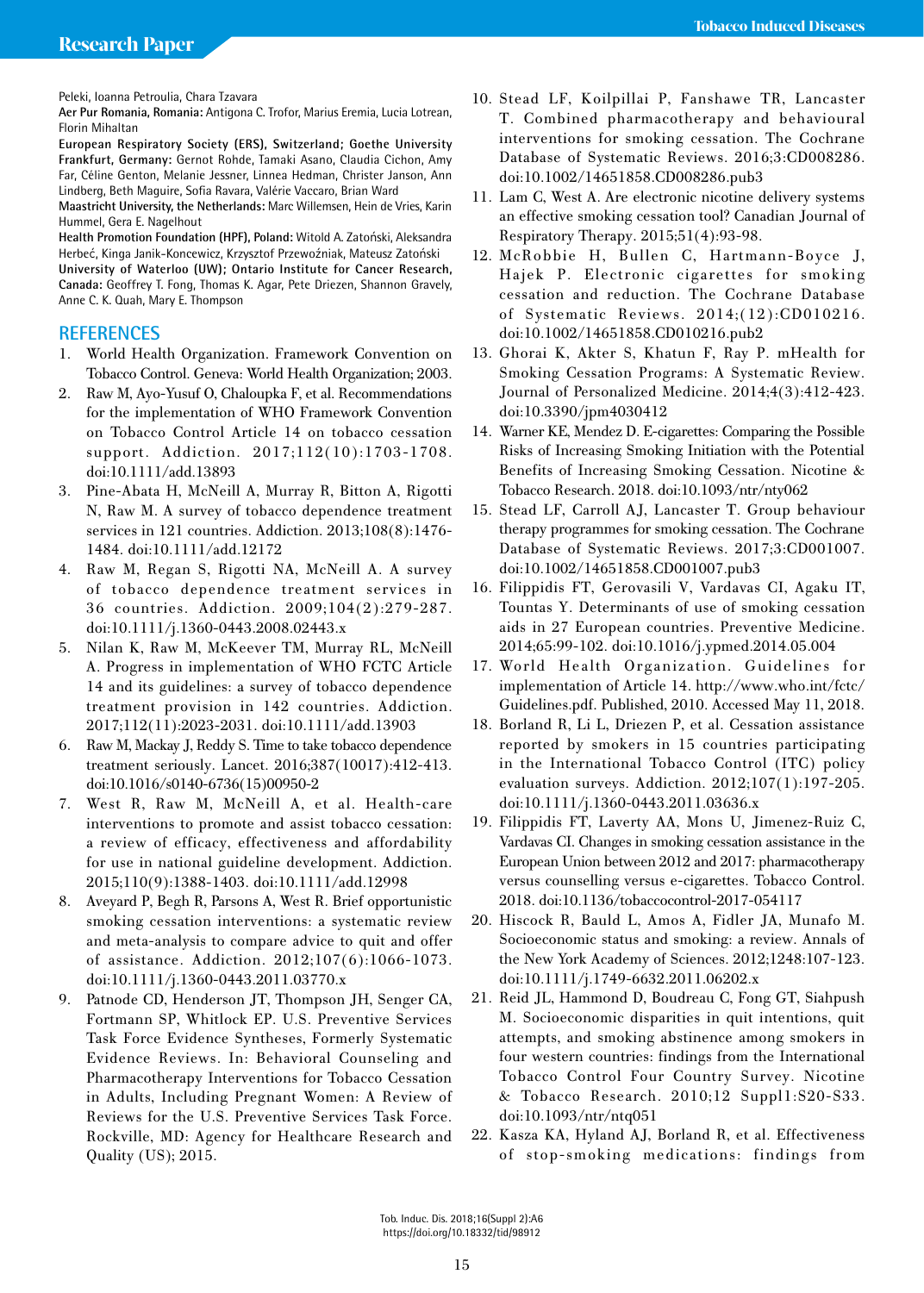the International Tobacco Control (ITC) Four Country Survey. Addiction. 2013;108(1):193-202. doi:10.1111/j.1360-0443.2012.04009.x

- 23. Hyland A, Li Q, Bauer JE, Giovino GA, Steger C, Cummings KM. Predictors of cessation in a cohort of current and former smokers followed over 13 years. Nicotine & Tobacco Research. 2004;6 Suppl 3:S363-S369. doi:10.1080/14622200412331320761
- 24. ITC Project. International Tobacco Control Policy Evaluation Project. www.itcproject.org. 2018. Accessed June 6, 2018.
- 25. Thompson ME, Fong GT, Hammond D, et al. Methods of the International Tobacco Control (ITC) Four Country Survey. Tobacco Control. 2006;15 Suppl 3:iii12-iii18. doi:10.1136/tc.2005.013870
- 26. Fong GT, Cummings KM, Borland R, et al. The conceptual framework of the International Tobacco Control (ITC) Policy Evaluation Project. Tobacco Control. 2006;15 Suppl 3:iii3-iii11. doi:10.1136/tc.2005.015438
- 27. Vardavas CI, Bécuwe N, Demjén T, et al. Study Protocol of European Regulatory Science on Tobacco (EUREST-PLUS): Policy implementation to reduce lung disease. Tobacco Induced Diseases. 2018;16(Suppl 2:A2). doi:10.18332/tid/93305
- 28. European Commission. Special Eurobarometer 458. "Attitudes of Europeans towards tobacco and electronic cigarettes". https://publications.europa.eu/en/ publication-detail/-/publication/2f01a3d1-0af2-11e8- 966a-01aa75ed71a1/language-en. Published, 2017. Accessed May 11, 2018.
- 29. Joossens L, Raw M. The Tobacco Control Scale 2016 in Europe. https://www.tobaccocontrolscale.org/wp-content/ uploads/2017/03/TCS-2016-in-Europe-COMPLETE-LoRes.pdf. Published, 2017. Accessed May 11, 2018.
- 30. Fong GT, Thompson ME, Boudreau C, et al. The Conceptual Model and Methods of Wave 1 (2016) of the EUREST-PLUS ITC 6 European Countries Survey. Tobacco Induced Diseases. 2018;16(Suppl 2:Α3). doi:10.18332/tid/99881
- 31. ITC Project. International Tobacco Control Policy Evaluation Survey (ITC). Four Country Project. Waves 2-8 Technical Report. https://www.itcproject.org/files/4c-w28-techreport-sept2011.pdf. Published, 2011. Accessed May 11, 2018.
- 32. ITC Project. Technical Report United Kingdom. https:// www.itcproject.org/files/4c-w28-tech-report-sept2011.pdf. Published, 2018. Accessed May 11, 2018.
- 33. Nagelhout GE, Willemsen MC, Thompson ME, Fong GT, Van den Putte B, De Vries H. Is web interviewing a good alternative to telephone interviewing? Findings from the International Tobacco Control (ITC) Netherlands survey. BMC Public Health. 2010;10:351. doi:10.1186/1471-2458-10-351
- 34. Zethof D, Nagelhout GE, De Rooij M, et al. Attrition analysed in five waves of a longitudinal yearly survey of smokers: findings from the ITC Netherlands survey.

European Journal of Public Health. 2016;26(4). doi:10.1093/eurpub/ckw037

- 35. ITC Project. Technical Report Netherlands. https://www. itcproject.org/files/ITC\_NLWaves1-8TechReport-v2.pdf. Published, 2018. Accessed May 11, 2018.
- 36. Hummel K, Candel M, Nagelhout GE, et al. Construct and predictive validity of three measures of intention to quit smoking: Findings from the International Tobacco Control (ITC) Netherlands Survey. Nicotine & Tobacco Research. 2017;20(9). doi:10.1093/ntr/ntx092
- 37. Durkin S, Brennan E, Wakefield M. Mass media campaigns to promote smoking cessation among adults: an integrative review. Tobacco Control. 2012;21(2):127- 138. doi:10.1136/tobaccocontrol-2011-050345
- 38. Ross H, Blecher E, Yan L, Hyland A. Do cigarette prices motivate smokers to quit? New evidence from the ITC survey. Addiction. 2011;106(3):609-619. doi:10.1111/j.1360-0443.2010.03192.x
- 39. Filippidis FT, Tzoulaki I. Greece giving up on tobacco control. Addiction. 2016;111(7):1306-1307. doi:10.1111/add.13357
- 40. Hammond D, McDonald PW, Fong GT, Borland R. Do smokers know how to quit? Knowledge and perceived effectiveness of cessation assistance as predictors of cessation behaviour. Addiction. 2004;99(8):1042-1048. doi:10.1111/j.1360-0443.2004.00754.x
- 41. Fu SS, Burgess D, van Ryn M, Hatsukami DK, Solomon J, Joseph AM. Views on smoking cessation methods in ethnic minority communities: a qualitative investigation. Preventive Medicine. 2007;44(3):235-240. doi:10.1016/j.ypmed.2006.11.002
- 42. Papadakis S, Hurtubise R, Galley S, et al. Tobacco users knowledge, attitudes, and barriers regarding quit smoking support: a cross-sectional survey. Submitted.
- 43. Edwards SA, Bondy SJ, Callaghan RC, Mann RE. Prevalence of unassisted quit attempts in populationbased studies: a systematic review of the literature. Addictive Behaviors. 2014;39(3):512-519. doi:10.1016/j.addbeh.2013.10.036
- 44. Papadakis S, McDonald P, Mullen KA, Reid R, Skulsky K, Pipe A. Strategies to increase the delivery of smoking cessation treatments in primary care settings: a systematic review and meta-analysis. Preventive Medicine. 2010;51(3-4):199-213. doi:10.1016/j.ypmed.2010.06.007
- 45. van Rossem C, Spigt MG, Kleijsen JR, Hendricx M, van Schayck CP, Kotz D. Smoking cessation in primary care: Exploration of barriers and solutions in current daily practice from the perspective of smokers and healthcare professionals. The European Journal of General Practice. 2015;21(2):111-117. doi:10.3109/13814788.2014.990881
- 46. Johnston KN, Young M, Grimmer-Somers KA, Antic R, Frith PA. Why are some evidence-based care recommendations in chronic obstructive pulmonary disease better implemented than others? Perspectives of medical practitioners. International Journal of Chronic